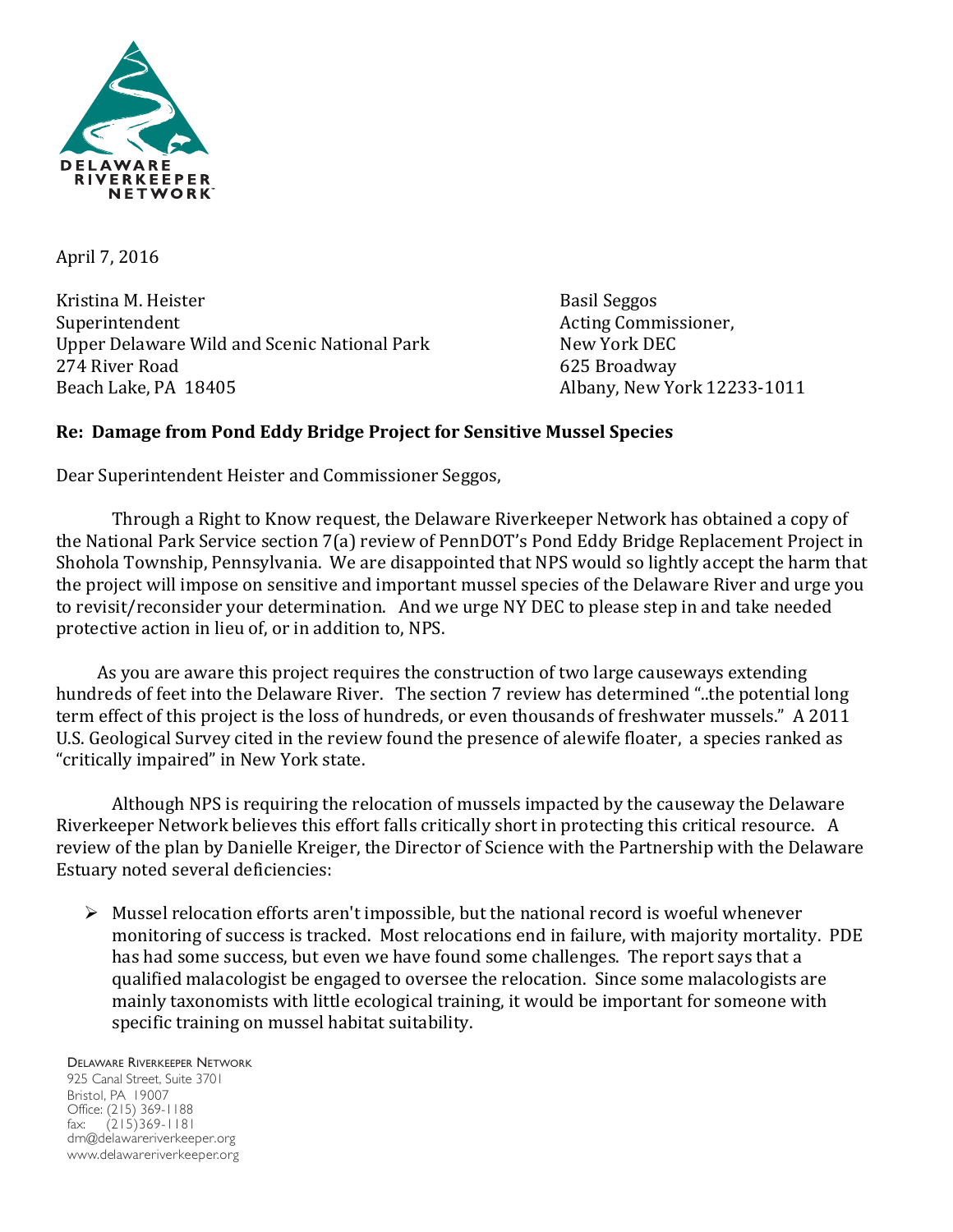- $\triangleright$  If I interpreted the impact/relocation area correctly, it appears to be just the immediate impact footprint plus a slight bit downstream. But if they build a road halfway across the river, that would directly impact mussels downstream of that hydrological blockage. Without knowing more about the depth and channels, it's hard to say how far downstream. But I would expect acute impacts from turbidity, lack of food, and elevated temperatures for at least 0.5 km along the shoreline of the causeway. Chronic impacts could occur much further downstream depending on turbidity and food conditions.
- $\triangleright$  What is the monitoring plan? For the relocated mussels, would they track survival and fitness for at least a vear? PIT tags could be affixed to find the same mussels that are placed upstream to track shell lengths at a minimum. Any monitoring of mussels downstream in the shadow zone would be important too.
- $\triangleright$  Has anyone estimated what the net change in suitable mussel habitat will be before versus after? If constructed to not cause scour areas, bridges are not always bad for mussels. In fact, some bridges seem to increase mussel carrying capacity if they create refugia from flooding, or otherwise enhance habitats. But other bridges seem to create permanent dead zones for aquatic bottom fauna. Has anyone knowledgeable about mussel habitat been engaged to predict whether the bridge design will allow for mussels to become reestablished over time in the impact zone? If not, then this could result in a net decrease in suitable mussel habitat. If so, in the least, there should be mitigation.
- $\triangleright$  If mitigation is needed for any of the above, it should not take the form of surveys, studies, etc. There are so few mussels left in most areas, I am of the opinion that any impacts to mussels (whether common or rare) should be mitigated for by 1) actual replacements of mussels (e.g. from a hatchery), or less preferable 2) enhancement of mussel carrying capacity via habitat improvements.
- $\triangleright$  In summary, I think they should ensure that the impact area is large enough to capture acute and chronic impacts to downstream mussels, especially in the shadow zone of the causeway. Mussel relocations are sometimes unavoidable, but in my view they must be undertaken by experienced ecologists and then carefully monitored to track success. Any impact to any mussels (common or rare) has cascading impacts for water quality and ecological integrity, therefore true mitigation (not in kind) should be mandated if monitoring reveals any impacts for the relocated animals or the downstream animals.

In addition, the Delaware Riverkeeper Network is concerned that:

- $\triangleright$  No specific upstream areas for relocation are mentioned in this review or in a memorandum of agreement between the U.S. Geological Survey and PennDOT.
- $\triangleright$  There is no plan to relocate mussels downstream of the planned causeways that could be impacted if materials used for the structures are washed down river. A 2014 PennDOT bridge replacement project over the Tohickon Creek at the confluence with the Delaware River in Point Pleasant, Pennsylvania resulted in stone being washed downstream during high waters.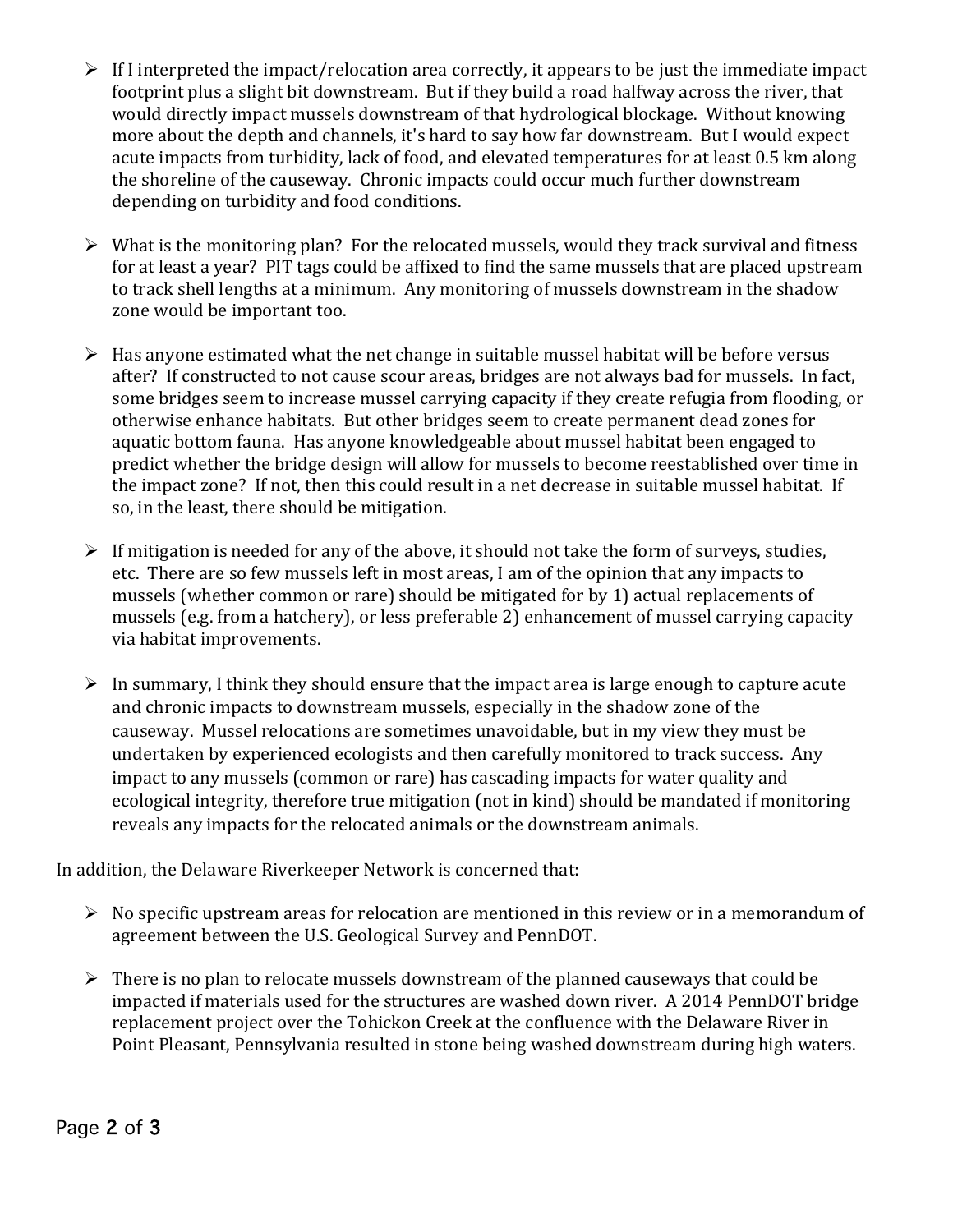$\triangleright$  The plan fails to include any agreement for PennDOT to reimburse the four states in the Delaware River Basin for freshwater mussels that may be lost because of this construction project – i.e. natural resource damages.

Freshwater mussels play a key role in filtering water and helping ensure water quality, a benefit all residents in the watershed share. The section 7 review and responsive plan proposed by NPS is woefully inadequate.

The section 7 review also discusses concerns about the impact of the project on Bald Eagles. Although no nests are located in the area and the project complies with the Bald Eagle Protection Act the construction area may be used by the species for foraging. There are no provisions for suspending work if Bald Eagles are present during construction.

DRN believes authorization for this project by both NPS and New York State should be suspended and the rehabilitation option for the Pond Eddy Bridge should be re-evaluated in order to protect these resources.

Respectfully,

Mayo 10.10m Romment

Maya van Rossum the Delaware Riverkeeper

cc: Executive Director Steve Tambini, DRBC Concerned members of the community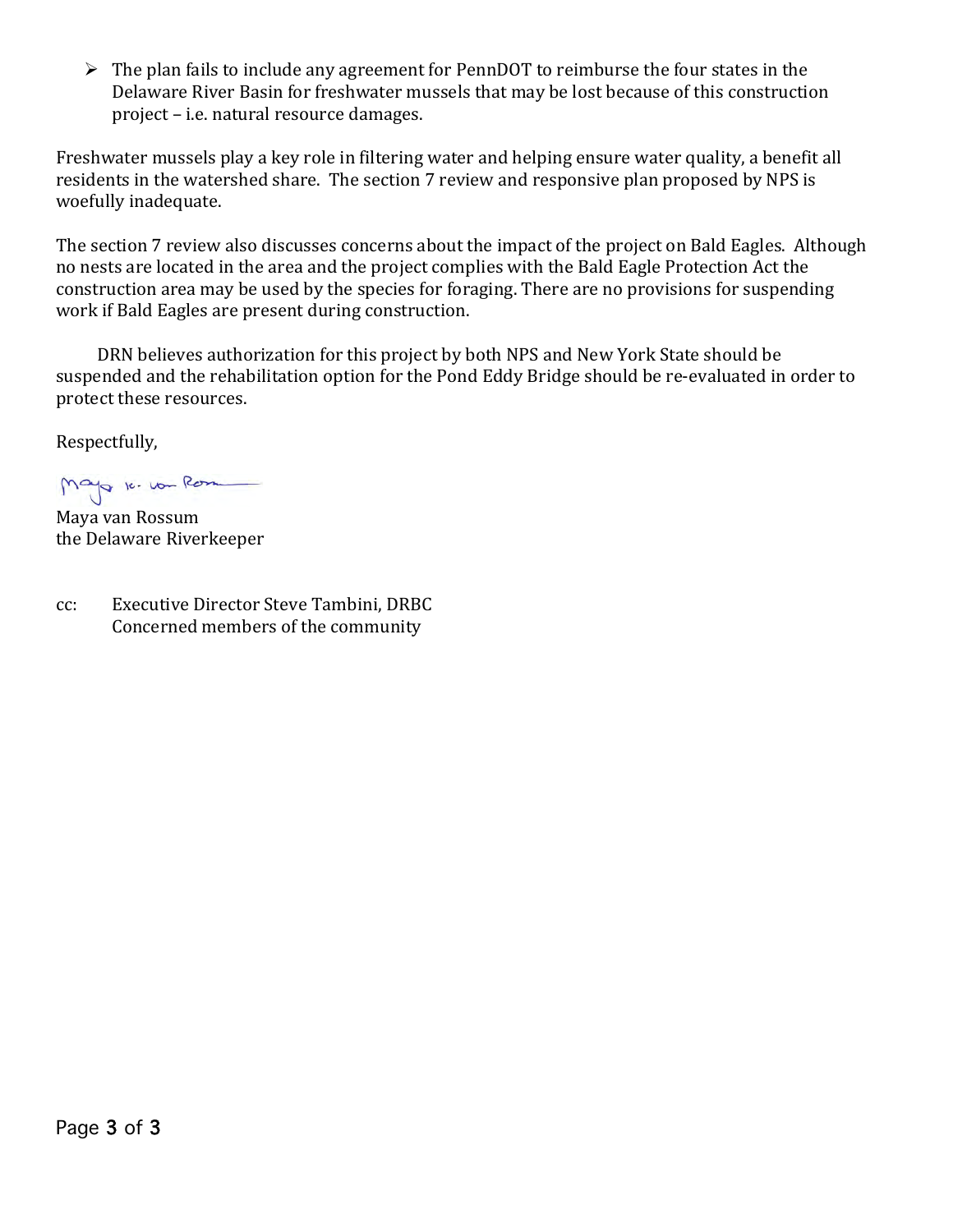

## Mailing Date: March 24, 2016

Delaware Riverkeeper Nerwork

## **MAR 2 8 2016 RECEIVED**

Mr. Ed Rodgers Delaware Riverkeeper Network 925 Canal Street, Suite 3701 Bristol, PA 19007

## Re: Right to Know Law Request No. 16-0135

## Dear Mr. Rodgers:

This letter follows the Pennsylvania Department of Transportation's ("PennDOT") correspondence acknowledging receipt of your written correspondence, which is being processed under the Pennsylvania Right-to-Know Law ("RTKL"), 65 P.S. § 67.101 et seq. Our Open Records Office logged your correspondence as received on February 16, 2016. We sent a letter to you on February 23, 2016 providing notice that we required a 30 days' extension, as permitted by the RTKL. This response is provided pursuant to that extension. A copy of your correspondence is enclosed.

Your correspondence stated, in pertinent part:

At a January 21, 2016 meeting in Shohola Township, Pennsylvania consultants for PennDOT announced that safeguards such as relocation would be taken to protect threatened and endangered species of freshwater mussels in the Delaware River prior to and during construction of the Pond Eddy Bridge replacement project (SR 1011) between Shohola Township and Lumberland, Sullivan County, New York. Under Pennsylvania's Right to Know law the Delaware Riverkeeper Network requests a copy of all documents, notes, communications, emails, studies, reports and plans for mitigation to protect threatened and endangered species from this construction project from January 1, 2014 to February 16, 2016.

Your request is granted in part. Enclosed is the National Park Service Upper Delaware Scenic and Recreational River Evaluation pursuant to Section 7 of the Wild and Scenic Rivers Act and a Mussel Salvage Relocation Agreement with USGS. Also enclosed is an email responsive to your request pertaining to the January 21, 2016 township meeting.

We have determined that the responsive records contain information which is not subject to access by you, as well as information to which you may have access. The information which is not subject to access by you has been redacted by this agency.

Redaction is permitted under the RTKL. 65 P.S. § 67.706. The RTKL contemplates redaction of access by you has been redacted by this agency.

Redaction is permitted under the RTKL. 65 P.S. § 67.706. The RTKL contemplates redaction of certain information exempt from access by a requester, including "[a] record identifying the location of an archeological site or an endangered or threatened plant or animal species if not already known to the general public." 65 P.S. § 67.708(b)(25). Consequently, we have redacted this information from the enclosed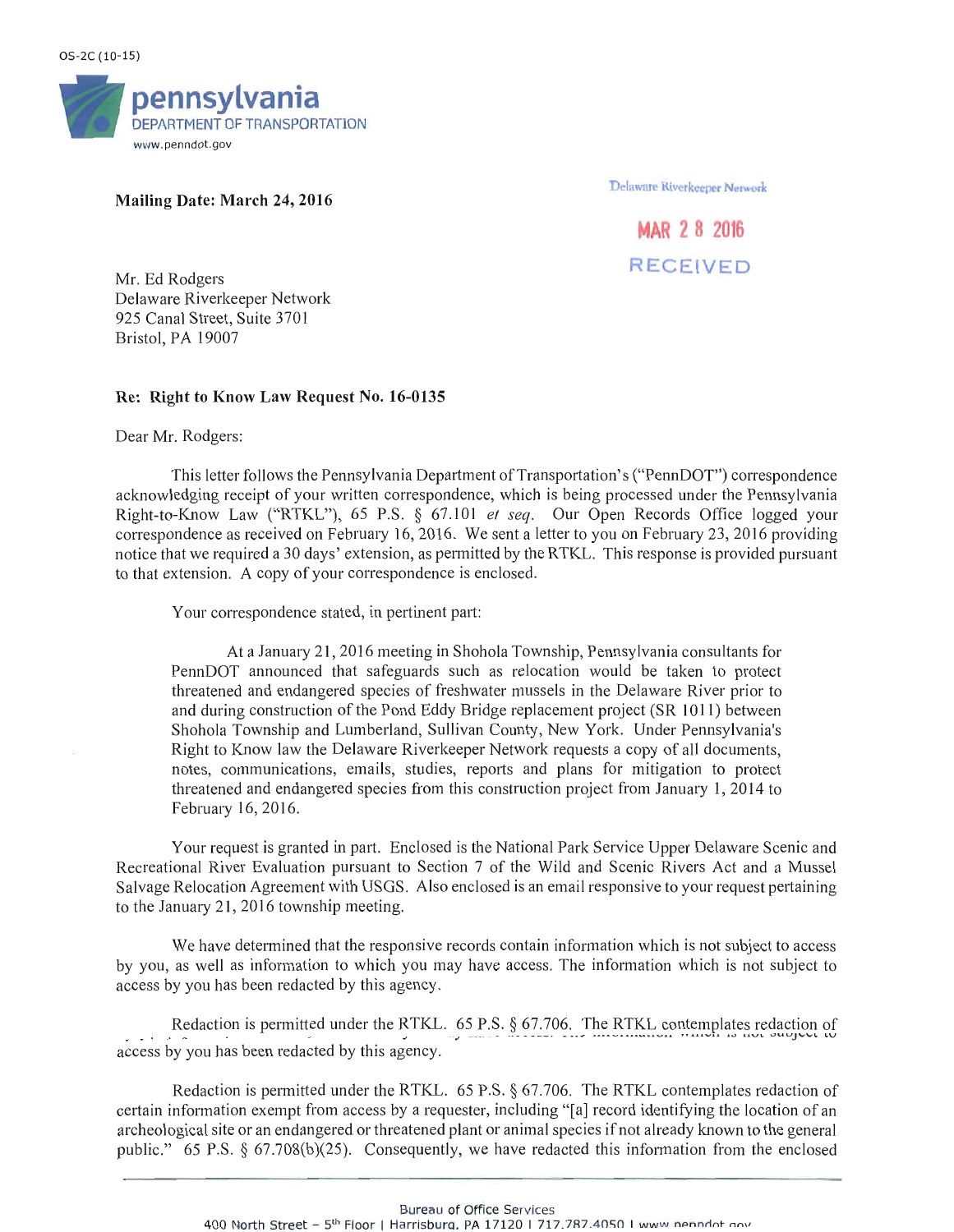records. Pursuant to the RTKL, our redaction of this information constitutes a partial denial of your request. 65 P.S. § 67.706.

Moreover, PennDOT has in its possession draft documents and correspondence among PennDOT employees, contracted consultants and agencies, all of which reflect or were utilized in the internal. predecisional deliberations of PennDOT and between agencies with which PennDOT is required to consult and coordinate. As stated in the RTKL, "[t]he internal, predecisional deliberations of an agency, its ...employees or officials or predecisional deliberations between agency members, employees or officials and members, employees or officials of another agency, including predecisional deliberations relating to a ... proposed policy or course of action or any research, memos or other documents used in the predecisional deliberations" is exempt from disclosure.  $65$  P.S. §  $67.708(b)(10)(i)(A)$ .

Also enclosed is an invoice for the cost to produce the copies and postage costs equal to the actual cost of mailing. Please remit payment to PennDOT at the address on the invoice within 30 days. Further, please note that failure to pay for records provided in response to a RTKL request to a Pennsylvania executive agency may preclude you from obtaining further records from any executive agency, pursuant to the provisions of Section 901 of the RTKL and our agency RTKL Policy, as published on our website at: http://www.dot.state.pa.us/public/PubsForms/Forms/Os-100.pdf.

You have a right to appeal this response in writing to the Executive Director, Office of Open Records (OOR), Commonwealth Keystone Building, 400 North Street, 4<sup>th</sup> Floor, Harrisburg, Pennsylvania 17120. If you choose to file an appeal you must do so within 15 business days of the mailing date of this response and send to the OOR:

- 1) this response;
- 2) your request; and
- 3) the reason why you think the agency is incorrect in its response.

Also, the OOR has an appeal form available on the OOR website at:

http://www.openrecords.pa.gov/Pages/default.aspx

Please be advised that this correspondence will serve to close your RTKL request with our office as permitted by law.

Sincerely,

May Forman on behelf of

E. Sheffey Agency Open Records Officer PENNDOT-RightToKnow@pa.gov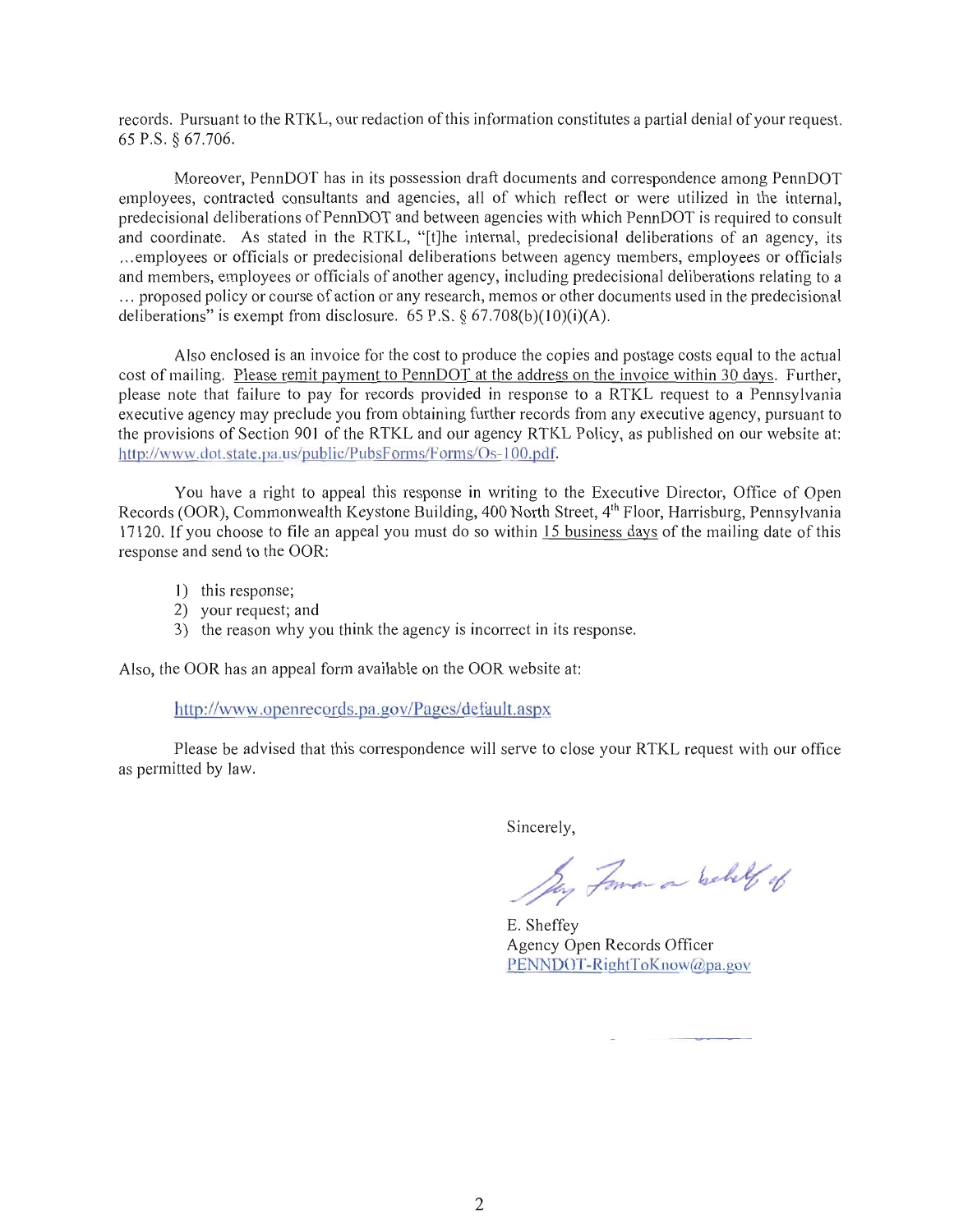**INVOICE** 

Ship to:

## **SEND PAYMENT TO:** PA DEPARTMENT OF TRANSPORTATION OFFICE OF COMPTROLLER OPERATIONS AR PENNDOT - NON-APRAS PO BOX 15758 HARRISBURG, PA 17105

#### PAGE NO. 1

**INVOICE DATE** 03/24/2016

JOB NO. 722

**INVOICE NO.** 1801836479

DELAWARE RIVERKEEPER NETWORK Bill to: 925 CANAL ST STE 3701 BRISTOL PA 19007-3949

| <b>CUSTOMER ACCOUNT NO.</b> | <b>CUSTOMER ORDER NO.</b> | <b>CUSTOMER ACCOUNT CODE</b> |
|-----------------------------|---------------------------|------------------------------|
| 77004640                    | RTK #16-0135              | (717) 787.4050               |
|                             |                           |                              |

JOB DESCRIPTION AND TERMS:

PA Department of Transportation for "Right to Know" - Reimbursement.

\*\*\* Include Invoice Number on your remittance or attach a copy of the invoice with your payment. \*\*\*

\*\*\* To Pay by Credit Card, Download a Form at ftp://ftp.dot.state.pa.us/public/PubsForms/Forms/C-4.pdf \*\*\*

| DOC ID                                  | <b>DESCRIPTION</b>              | <b>REFERENCE</b>           | <b>AMOUNT</b> |
|-----------------------------------------|---------------------------------|----------------------------|---------------|
|                                         | RTK 8.5 x 11 BW                 |                            | 6.25          |
|                                         | POSTAGE                         |                            | 3.34          |
|                                         |                                 |                            |               |
|                                         |                                 |                            |               |
|                                         |                                 |                            |               |
|                                         |                                 |                            |               |
|                                         |                                 |                            |               |
|                                         |                                 |                            |               |
|                                         |                                 |                            |               |
|                                         |                                 |                            |               |
|                                         |                                 |                            |               |
| MAKE                                    | PA DEPARTMENT OF TRANSPORTATION |                            |               |
| PAYMENT TO:                             |                                 | <b>TOTAL</b><br>AMOUNT DUE | 9.59          |
| REVENUE CODE:<br>$\sqrt{200}$ INT CODE. |                                 |                            |               |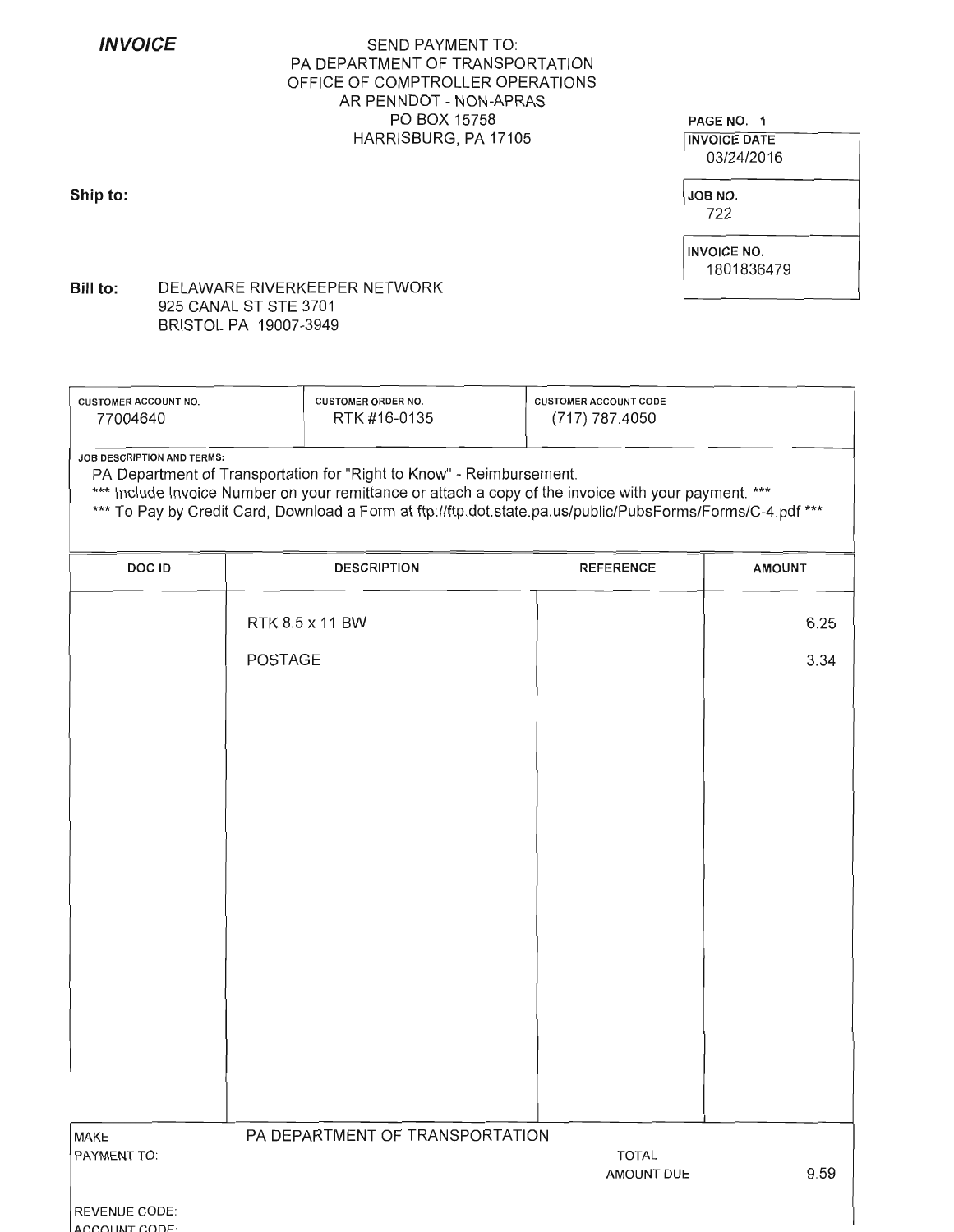**Upper Delaware Scenic and Recreational River Evaluation of Proposed Water Resources Project** Pursuant to Section 7(a) of the Wild and Scenic Rivers Act

| <b>Project Name:</b> |  | _Pond Eddy Bridge Replacement Project_ |  |
|----------------------|--|----------------------------------------|--|
|----------------------|--|----------------------------------------|--|

Submitted By: \_\_\_\_ Kristina M. Heister, Superintendent \_\_\_\_\_

Prepared By: \_\_\_ Don Hamilton, Chief of Natural Resource Management \_\_\_ \_\_\_

Date: November 2, 2015

**Review Team Members:** 

|                                                                                                         | Name: Don Hamilton | Title: Chief of Natural Resource Management |  |
|---------------------------------------------------------------------------------------------------------|--------------------|---------------------------------------------|--|
|                                                                                                         | Name: Carla Hahn   | Title: Park Ranger, Management              |  |
|                                                                                                         | Name: Gary Smillie | Title: Hydrology Program Lead, NPS          |  |
|                                                                                                         | Name: Mike Martin  | Title: Hydrologist                          |  |
|                                                                                                         | Name: Peter Sharpe | Title: Northeast Region Hydrologist         |  |
| Permit application submitted to the U.S. Army Corps of Engineers? $\vert \chi \vert$ Yes $\vert$<br> No |                    |                                             |  |

## Determination of the effects of the proposed activity:

Insufficient information to make a final determination.

The proposed activity will not have a direct and adverse effect on the free-flowing character of the X river, the water quality and quantity of the river, or the values for which the Upper Delaware River was designated under the Wild and Scenic Rivers Act.

The proposed activity will have a direct and adverse effect on the free-flowing character of the river, the water quality and quantity of the river, or the values for which the Upper Delaware River was designated under the Wild and Scenic Rivers Act.

| <b>Project Measures:</b> | Recommended | $\begin{array}{ c c } \hline \end{array}$ Required | N/A  |            |
|--------------------------|-------------|----------------------------------------------------|------|------------|
| Kustinam Heister         |             |                                                    |      | 11/10/1001 |
| Kustinam Heister         |             |                                                    |      | 11/16/2015 |
| Kristina M. Heister      |             |                                                    | Date |            |

Kristina M. Heister Superintendent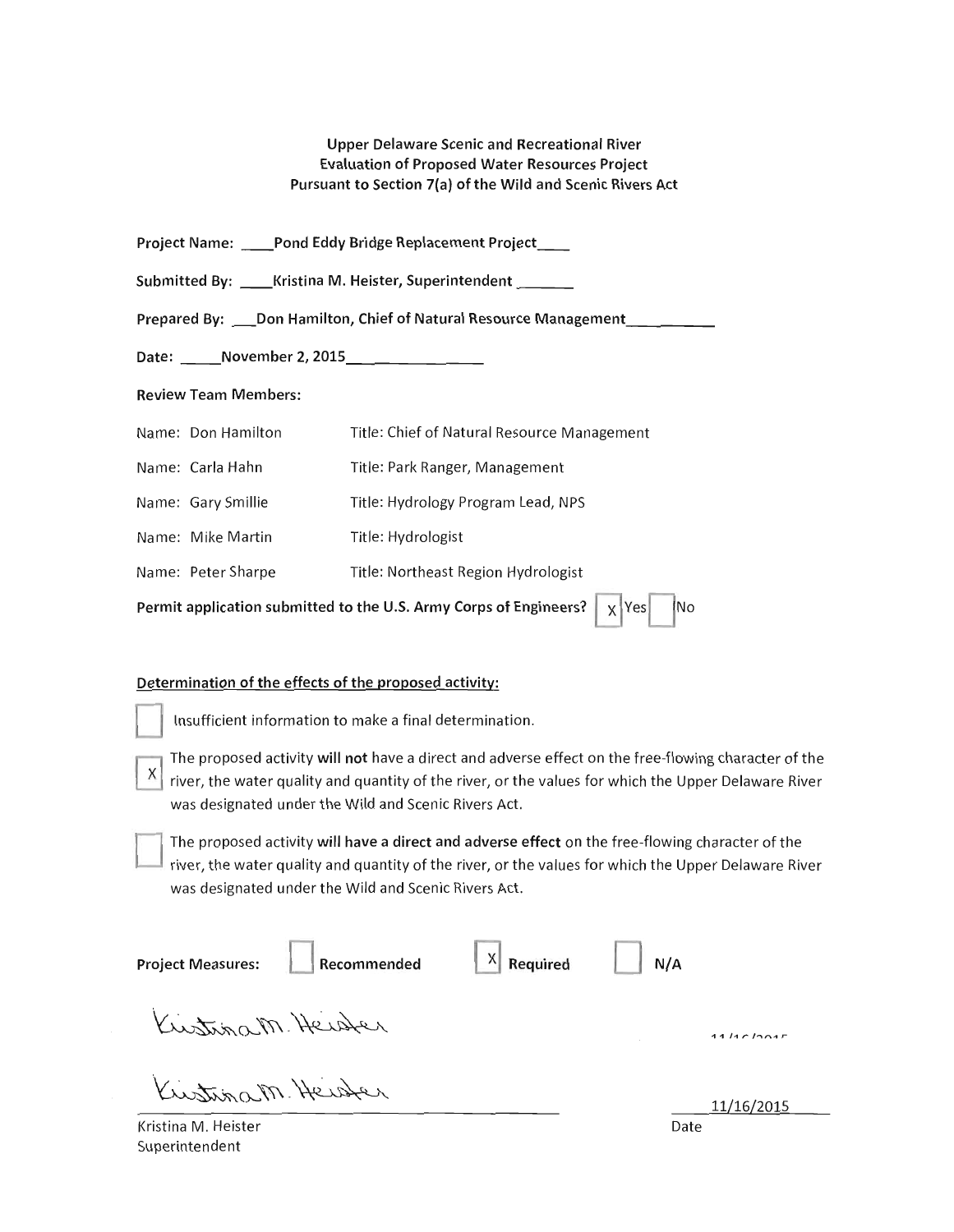## I. Introduction

As part of the National Wild and Scenic Rivers System, the Upper Delaware Scenic and Recreational River includes the uppermost 73.4 miles of the main stem Delaware River that comprises the New York-Pennsylvania border. The longest and one of the cleanest free-flowing (undammed) rivers in the eastern United States, the Delaware maintains high water quality, ecological integrity, cultural, geological, recreational, and scenic values that are exceptional among the large river systems in this region.

This document, prepared by the National Park Service pursuant to Section 7(a) of the Wild and Scenic Rivers Act, is a determination of effect as to whether the proposed water resources project (replacement of the Pond Eddy Bridge) would have a direct and adverse effect on the Outstandingly Remarkable Values (ORVs) for which the Upper Delaware Scenic and Recreational River was established. ORVs are defined by the Wild and Scenic Rivers Act as the characteristics that make a river worthy of special protection.

The Interagency Wild and Scenic Rivers Coordinating Council has issued criteria for identifying and defining these values. The criteria guidance states that:

• An ORV must be river related or dependent. This means that a value must

a. be in the river or on its immediate shorelands (generally within 0.25 mile on either side of the river),

b. contribute substantially to the functioning of the river ecosystem, and

c. owe its location or existence to the presence of the river.

• An ORV must be rare, unique, or exemplary at a comparative regional or national scale. Such a value would be one that is a conspicuous example from among a number of similar values that are themselves uncommon or extraordinary.

At UPDE, identified ORVs include the free-flowing condition, water quality, cultural, ecological, geological, recreational, and scenic values. These are described in detail in the Delaware River Basin Wild and Scenic Values report (NPS 2012) and the Delaware River Basin Wild and Scenic Values Workshop report (NPS 2011).

## II. Description of Project Area

| Scenic Section | <b>Recreational Section</b> | <b>Both Scenic and Recreational</b>  |
|----------------|-----------------------------|--------------------------------------|
| Narrative:     |                             |                                      |
|                | $-1$ $-1$ $-1$              | <b>DOLLI JULIUL AND NECLEALIONAL</b> |

## Narrative:

The Pond Eddy Bridge spans the Delaware River at River Mile 265.5 (41° 26' 22.0" N, 74° 49' 13.0"W). and connects New York State Route 97, County Road #41 and Hollow Road in the Town of Lumberland,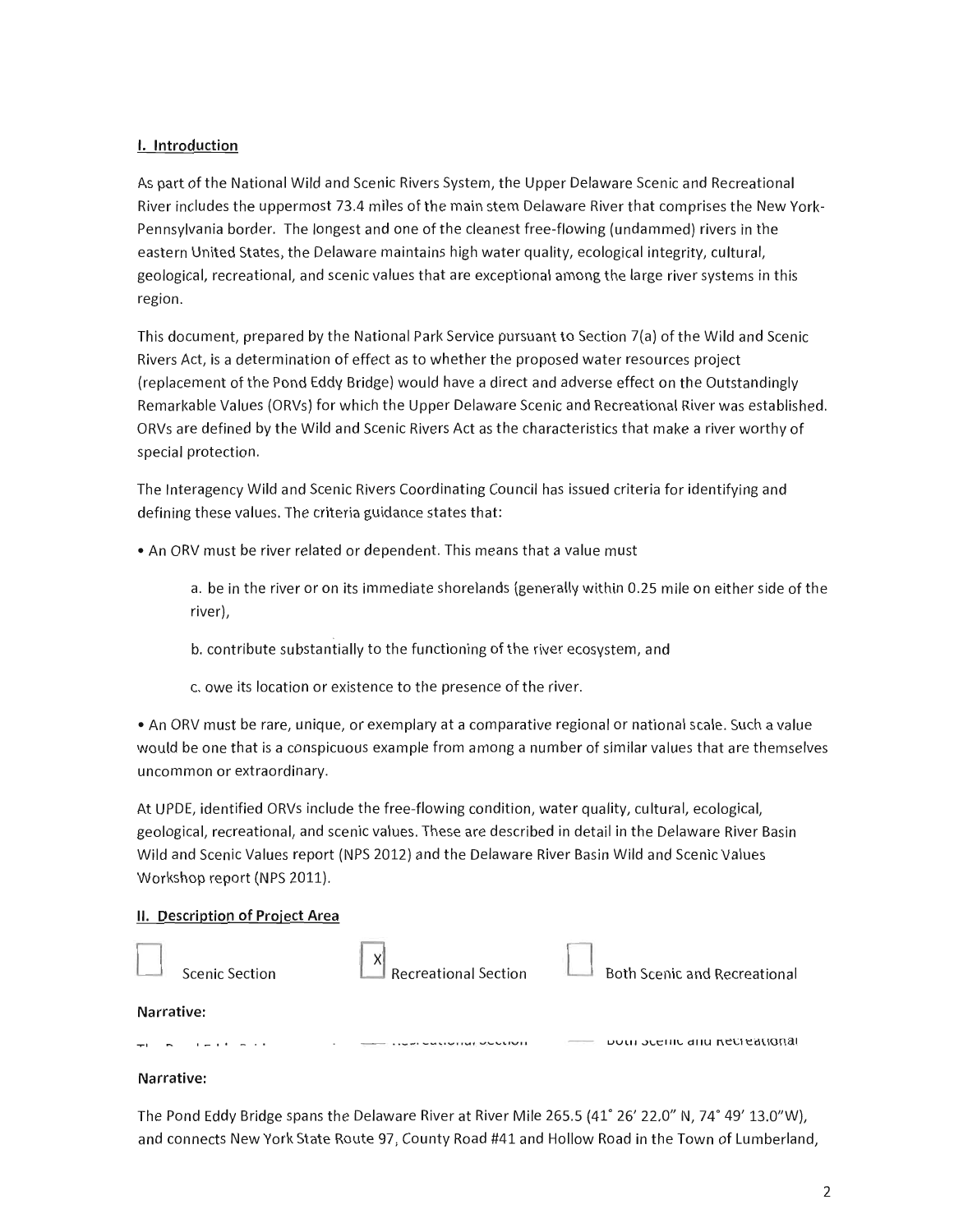Sullivan County, New York with PA State Route 1011 (Flagstone Road) and T-397 (Rosa Road) in Shohola Township, Pike County, Pennsylvania. New York State Route 97 is a state-designated Scenic Byway.

The project site area consists of approximately 8.9 acres, and includes a bridge span of 506' across the Delaware River at a location where the width of the river is 486' at the Ordinary High Water Mark. Steep denselv-vegetated banks (with near 1:1 slopes) slope down approximately 15' from the roadways, with a good portion of the PA "bank" consisting of exposed bedrock. Narrow riparian floodplains are confined between the banks and the river. The project area contains 0.18 acres of riparian floodplain wetlands along the river. Stream conditions at this site are low gradient, pool/run habitat with slow to moderate velocities, high stability, and well-armored substrate consisting of gravel, cobble, predominantly large boulder, and bedrock in locations, with no evidence of channelization. There is not a well-defined thalweg (deepest point) in this cross section of the river, with much of the channel flowing 1-3' deep at normal summer flows.

This section of the Delaware River is within the Special Protection Waters designated by the Delaware River Basin Commission, and is specifically classified as "Outstanding Basin Waters" within the established boundaries of the Upper Delaware Scenic and Recreational River, in Zone 1B. Water uses protected include maintenance and propagation of resident game fish and other aquatic life, passage of anadromous fish, wildlife habitat, and recreation. This section of the Delaware River, according to the Pennsylvania Department of Environmental Protection's Chapter 93 Water Quality Standards, is protected as a warm water fishery (WWF), for the maintenance and propagation of fish species and additional flora and fauna that are indigenous to a warm water habitat, and for migratory fishes (MF) including the passage, maintenance and propagation of anadromous and catadromous fishes and other fishes that ascend to flowing waters to complete their life cycle. According to the New York State Department of Environmental Conservation, this section of the Delaware River is designated as a Class A best use water, to be protected for water supply, primary and secondary contact recreation, fishing, and fish propagation and survival.

The project and site are within the historic community of Pond Eddy NY-PA, a Delaware and Hudson Canal-era community. The Delaware and Hudson Canal and Gravity Railroad, a 124-mile-long transportation system between the Lackawanna Valley in Pennsylvania and Rondout (near Kingston) New York, on the Hudson River, was one of America's first million-dollar private enterprises. The construction of this transportation system was a significant engineering feat of pre-industrial America.

## III. Description of Proposed Activity:

| $\mathbf{x}$ Bridge Construction or Replacement | Stabilization | Infrastructure |
|-------------------------------------------------|---------------|----------------|
| Other (Please describe):                        |               |                |
| <b>Narrative:</b>                               |               |                |
| والرابات والقامس المتنبية فسمة معتم الإقطاع     |               |                |

## Narrative:

This project involves the replacement of the Pond Eddy Bridge with a new bridge constructed 55 feet upstream of the existing bridge, and the demolition and removal of the existing bridge. The replacement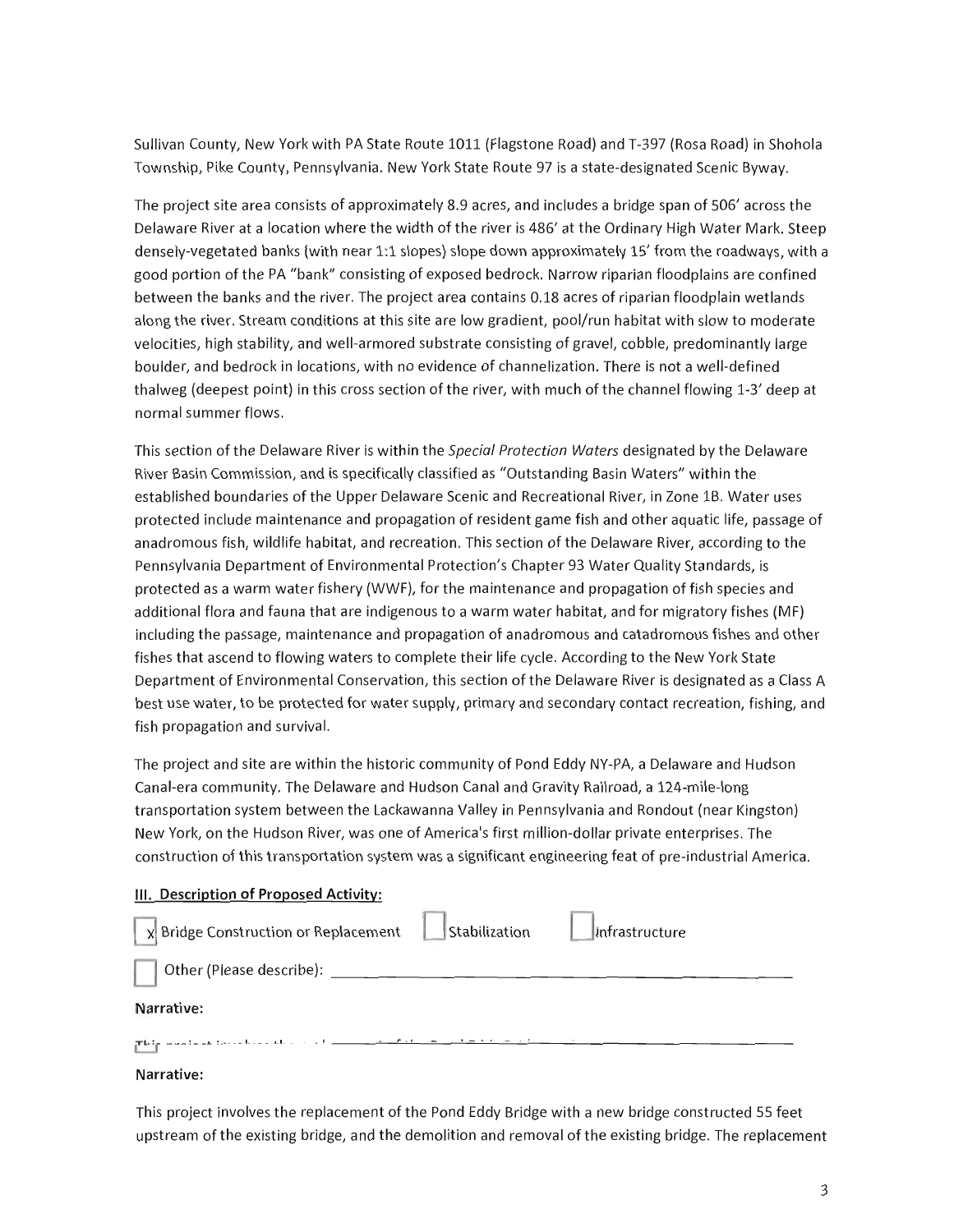bridge will be a 2-span truss that is 506' in length and 28'9" out-to-out truss width (22'4" out-to-out deck width) with two abutments and a center pier. The project will require the temporary installation of a causeway work pad, extending to half the river's width at any one point in time, to enable the construction of the new pier and bridge and the removal of the old pier and bridge. The rock causeway will occupy different locations in and adjacent to the river during the summer 2016-fall 2019 construction timeframe.

## IV. Effects of the Proposed Project Within the Context of Park Outstandingly Remarkable Values

The Outstandingly Remarkable Values for which the Upper Delaware River was designated under the Wild and Scenic Rivers Act, in addition to free-flowing condition and water quality, are cultural, ecological, geological, recreational, and scenic. Potential impacts to each of these values are provided below and include a description of the time scale of effects (short and long-term).

## 1. Flow (including free-flowing condition, within-channel conditions, hydrological processes)

Impact Summary: Potential flow impacts from this project are expected to be minor and temporary.

ORV: Maintaining free-flowing conditions is integral to the designated status of the Upper Delaware Scenic and Recreational River under the Wild and Scenic River Act, supports the integrity of the UPDE ORVs, and is a key component of future management. (NPS 2012)

Description: Hydrologists from the National Park Service's Water Resources Division and Northeast Region reviewed the Hydrologic and Hydraulic Report and analysis for this project and provided their assessment and concerns. PennDOT and their consultants have followed U.S. Fish and Wildlife Service guidelines for temporary causeway construction, and have developed design alternatives for the causeways that pass flows (with half the river remaining open during the most restrictive hydraulic conditions of Stage 3C), minimize upstream flood risks, and allow for safe fish and boat passage during construction.

Short-term effects: Short term effects include a restriction of the channel width (but not by more than half the river's width) while causeways are in place, and an acceleration of flow velocities through those restricted channel widths. The causeways are designed to pass all flows either through the open channel or by overtopping the rock causeways during higher flows (great than 1-year storm events), allowing for the continuation of hydrological processes.

Long-term effects: The biggest concerns raised by NPS hydrologists centered on potential effects of the constricting causeways on natural channel morphology, scouring and erosion of the bed and banks of the river during higher magnitude flood events. A response from SAI Consulting Engineers explaining the causeway design to overtop for all events greater than 1-year storms events, allowing for velocity distribution more closely matching existing conditions, alleviated one concern. Additions to the plan now require: 1) pre-construction and post-construction survey and assessment of the streambed and causeway design to overtop for an events greater than 1-year storms events, allowing for velocity distribution more closely matching existing conditions, alleviated one concern. Additions to the plan now require: 1) pre-construction and post-construction survey and assessment of the streambed and stream banks to determine areas of significant scour, erosion, or deposition; and 2) restoration of streambed and stream banks, should impairment occur. Pay item specifications will now be included in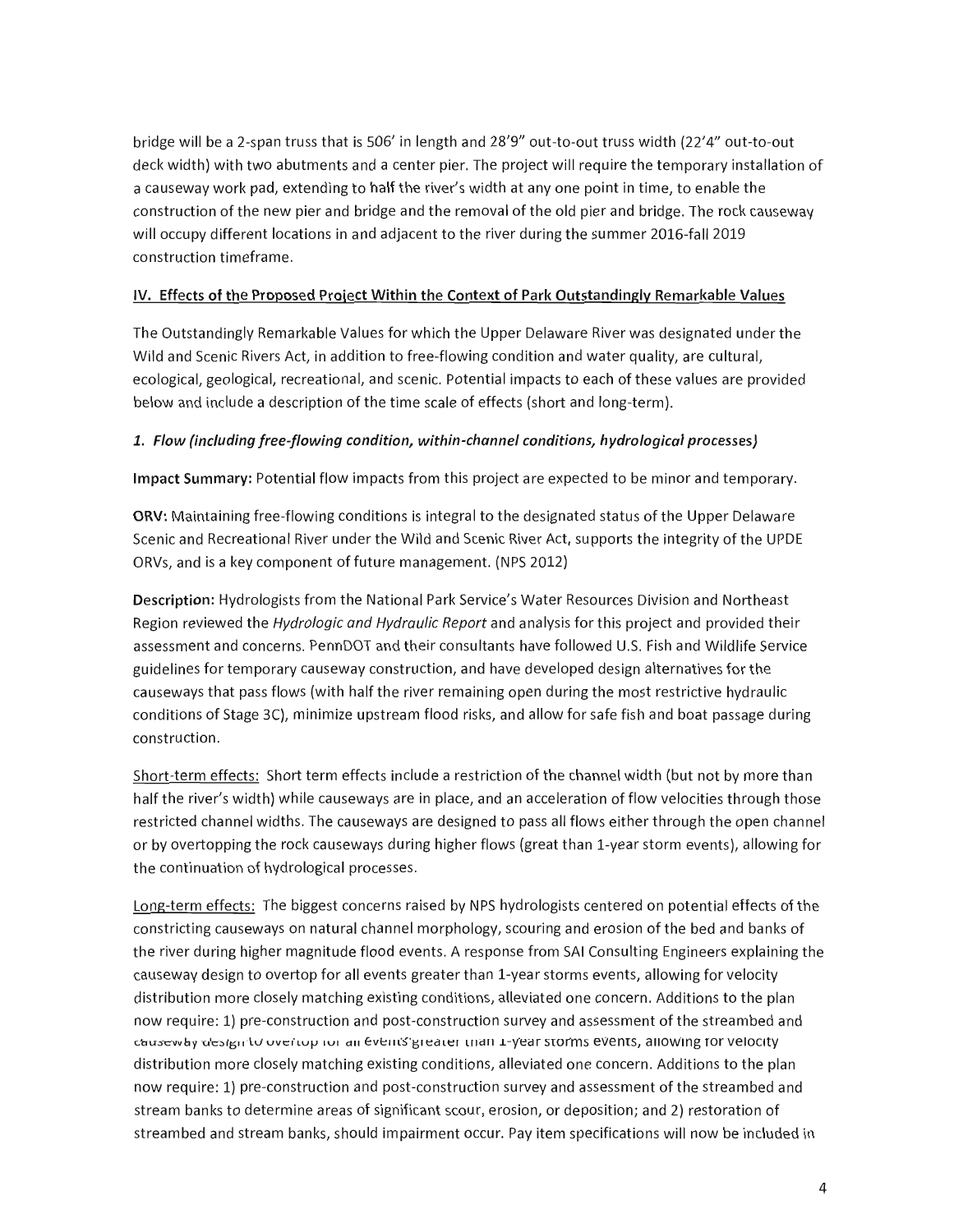the contract bid documents for monitoring the streambed and stream banks, along with separate pay items for restoration. This alleviated further concerns of NPS hydrologists. In addition, the observed conditions of well-vegetated and bedrock outcrop banks, as well as a streambed dominated by very large boulders in this location, make scouring and erosion less likely. A similar bridge replacement project completed in 2007 (the Barryville-Shohola Bridge) eight miles upstream of the Pond Eddy Bridge was constructed using comparable causeways in the river. No long-term impairment of natural channel morphology, or scouring and erosion of the bed and banks of the river resulted from that project.

The proposed bridge replacement project has been developed to maintain the free-flowing condition of the Delaware River. The replacement bridge will maintain a similar opening to the existing structure with no increase in the 100-year water surface elevation. The proposed structure will have a single center-channel pier, similar to the existing bridge, but with a smaller pier width that will convey flows more efficiently through the bridge opening while reducing debris buildup potential.

## 2. Water Quality

Impact Summary: Potential water quality impacts from this project are expected to be minor and temporary.

ORV: Water quality of the Delaware and its tributaries is also integral to its designated status under the Wild and Scenic River Act, supports the integrity of the UPDE ORVs, and is a key component of future management. (NPS 2012) The Upper Delaware Scenic and Recreational River sets the standard for exceptional water quality in the Mid-Atlantic Region. (NPS 2014)

## Description:

Short term effects: Short term water quality impacts from this project are expected to be temporary sedimentation and turbidity issues primarily resulting from in-stream/near-stream activities involved with the installation and removal of the causeway, and runoff from disturbed river banks and riparian areas. With the required implementation of an approved Erosion and Sedimentation Pollution Control Plan (E&SPC Plan), the use of Best Management Practices, and observance of proper construction sequencing, these erosion, sedimentation and turbidity issues are expected to be minimal. The use of compost filter socks, slope erosion protection matting and Geocell Confinement System slope stabilization methods should help to minimize adverse impacts. Use of equipment such as the WTS 2000 Portable Sediment Tank Dewatering System should help to ensure that clean water is being discharged to the river from any pumped dewatering operations. Clean, non-erodible (either sandstone or limestone, not silt stone), locally sourced rock will be used to construct the causeways. The plans also require timely restoration of the riparian area after removal of the causeways and access roads using Geocell Confinement System, topsoil, native live stake plantings, native grass plugs, Delaware River Seed Mix and mulch, and monitoring to ensure vegetative cover and stream bank stability.

Further water quality assurances include a prohibition on vehicles entering the Delaware River except in Mix and mulch, and monitoring to ensure vegetative cover and stream bank stability.

Further water quality assurances include a prohibition on vehicles entering the Delaware River except in the event of unforeseen emergency circumstances, and then only if there is no contravention of water quality standards or the release of fuel or lubricants into the river, and provided that the contractor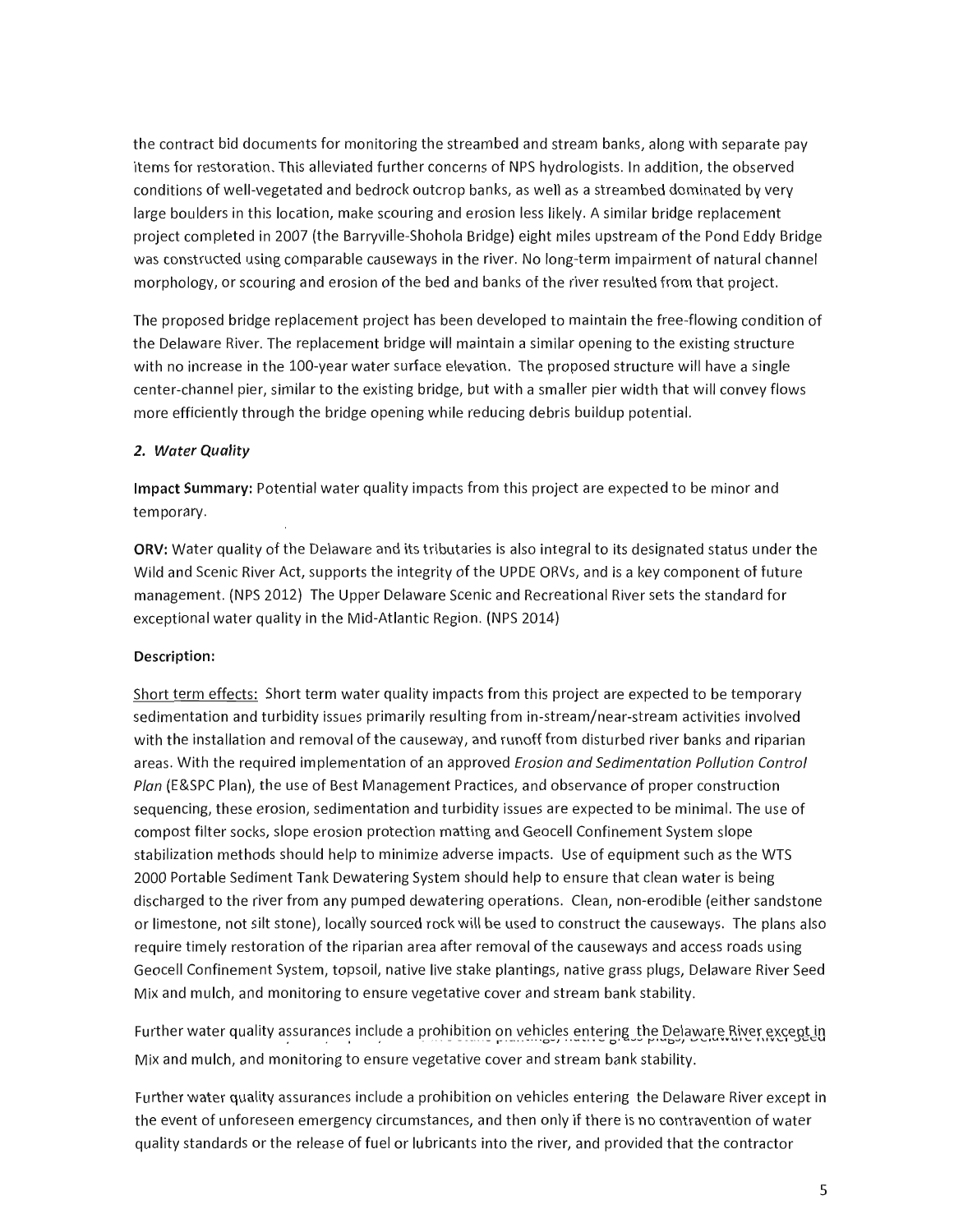notify all regulatory agencies of the action. The E&SPC Plan prevents the storing of fuel, equipment maintenance, or refueling of vehicles on causeways and anywhere within 50 ft. of surface waters or drainage facilities leading to surface waters on the project site. An exception will allow for refueling of vehicles on the causeway during Stages 3A and 3B, but only within a Temporary Portable Spill Containment Berm. The E&SPC Plan will be implemented to minimize impacts during all phases of construction. In addition, the contractor is responsible for developing a Preparedness, Prevention, and Contingency (PPC) Plan to address any potential discharge of pollutants.

Long-term effects: Long-term water quality impacts are expected to be minimal once vegetative cover is restored to riparian areas. The anchoring methods used for the Geocell Confinement System (including earth anchors, cables, tendons and pins) will enable it to withstand 20 feet/second flow velocities, exceeding 100-Year flood event flows. Precipitation collected on the new bridge will be directed to the NY and PA streambanks at the abutments, end drainage inlets will be constructed at each end of the structure to collect deck drainage, and outlets for these will empty onto scour protection along the bank and abutment. The banks will be stabilized with a mix of rock and vegetation.

## 3. Cultural Resources

Impact Summary and ORV: No cultural resources that are considered contributing features to the cultural ORV at UPDE will be impacted by this project.

The Pond Eddy Bridge was listed on the National Register of Historic Places on November 14, 1988 as a representative example of a multiple span Pennsylvania (Petit) through-truss bridge. This bridge is one of the few representative truss bridges located in northeastern Pennsylvania. Although the replacement of this bridge is considered an adverse impact based on review under Section 106 of the National Historic Preservation Act, the standard for review under Section 7(a) of the Wild and Scenic Rivers Act is different. The Pond Eddy Bridge is not considered a contributing feature to the cultural ORV at UPDE. This conclusion is based on the determination described in the ORV Workshop Report which indicated the bridge was not "associated with any individual or event" and are not one of a kind in the region or best of the best examples". (NPS 2011, p. 46) Therefore, no review was conducted related to the bridge resource itself under Section 7(a) of the Wild and Scenic Rivers Act.

It should be noted that Penn DOT agreed to ensure that an archaeological monitor, meeting the Secretary of the Interior's Professional Qualifications Standards per 36 CFR §61, will be present during construction activities adiacent to the area presumed to be the location of the D & H Canal to document any features that may be exposed as a result of earthmoving. If any unanticipated discoveries of historic properties or archaeological sites are exposed, all work will cease in the vicinity of the discovery. The PASHPO, the FHWA, Penn DOT and Tribal representatives, as appropriate, may conduct a joint field view within 72 hours of the notification to the FHWA. NYSHPO will be invited to attend. The FHWA, in consultation with the appropriate parties, will develop a treatment plan for the discovery prior to the resumption of construction activities in the area of the discovery.

within 12 nours of the notification to the FHWA. NYSHPO will be invited to attend. The FHWA, in consultation with the appropriate parties, will develop a treatment plan for the discovery prior to the resumption of construction activities in the area of the discovery.

Penn DOT also agreed to complete a report documenting the history of the 1904 structure.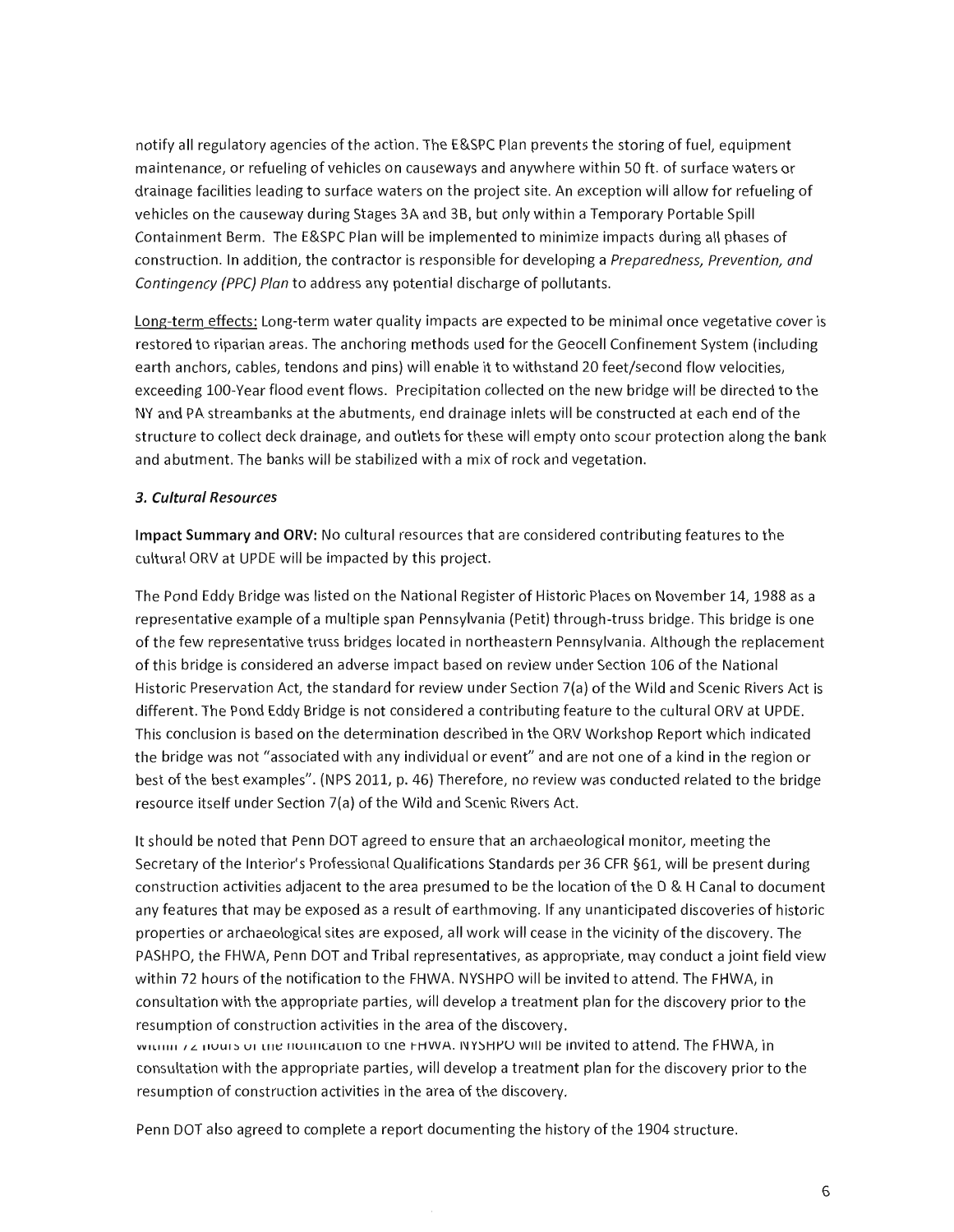## 4. Scenic Resources

Impact Summary: Potential scenic impacts from this project are expected to be significant but temporary.

ORV: Scenic resources are an ORV for UPDE. As stated in the NPS, Delaware River Basin Wild and Scenic River Values report (2012), "The diversity of historic bridges - suspension, stone arch, truss (several are included in the National Register of Historic Places)—is particularly notable."

Description: As part of the Section 106 Memorandum of Agreement, PennDot in coordination with NYSDOT formed a Design Advisory Committee (DAC) consisting of local interest groups to solicit input for the bridge type and the aesthetic treatments of the replacement structure. The DOTs considered the DAC options and decided to construct the 2-span truss as the replacement bridge. This bridge will maintain the scenic appeal of truss bridges from an earlier era, and have the functionality and safety of a modern day bridge.

Short-term effects: There will be short term effects on the scenic appeal and values that this bridge and section of river and roadway have during the construction of the bridge. A congested staging area for equipment and supplies may be visible from NYS Route 97 and the river. Additional traffic control signs and a flagging crew may be directing traffic near the bridge. The extensive rock causeways within and adiacent to the river, the construction equipment and vehicles throughout the site, and the deployment of buoys and warning signs in the river upstream of the site will be a real contrast to the placid scene normally found here. But this is temporary, and part of a modern day bridge building proiect.

Long-term effects: Once the bridge construction project is completed and vegetation cover is restored to the work site, the aesthetic appeal of the bridge in this setting should be evident. No adverse longterm effects are anticipated from this project.

## 5. Ecological Resources (including riparian vegetation and floodplain conditions, upland conditions, and hydrological and ecological/biological processes)

Impact Summary: Potential impacts on ecological integrity from this project are expected to be minor and temporary with the exception of potentially long-term impacts on freshwater mussels.

ORV: The Upper Delaware River exhibits some of the highest ecological integrity found in any of the large rivers of this region. As the least-developed section of the last major river on the Atlantic Coast, undammed the entire length of its mainstem, the Upper Delaware's wild and scenic, largely ecologically intact, free-flowing character supports key components and processes that contribute to the superb natural resources found here. Exceptional water quality, resulting from a predominately forested landscape, sustains high quality fish and aquatic insect assemblages. Excellent in-channel conditions result in an abundance of riffles, runs, and pools, and a diversity of in-stream habitats. These aquatic conditions, combined with good riparian habitat that is coupled with a functioning floodplain, provides ranusdape, sustains ingli-quanty itsli and aquatic insect assemblages. Excellent in-channel conditions result in an abundance of riffles, runs, and pools, and a diversity of in-stream habitats. These aquatic conditions, combined with good riparian habitat that is coupled with a functioning floodplain, provides great hydrological connectivity, structure, and function.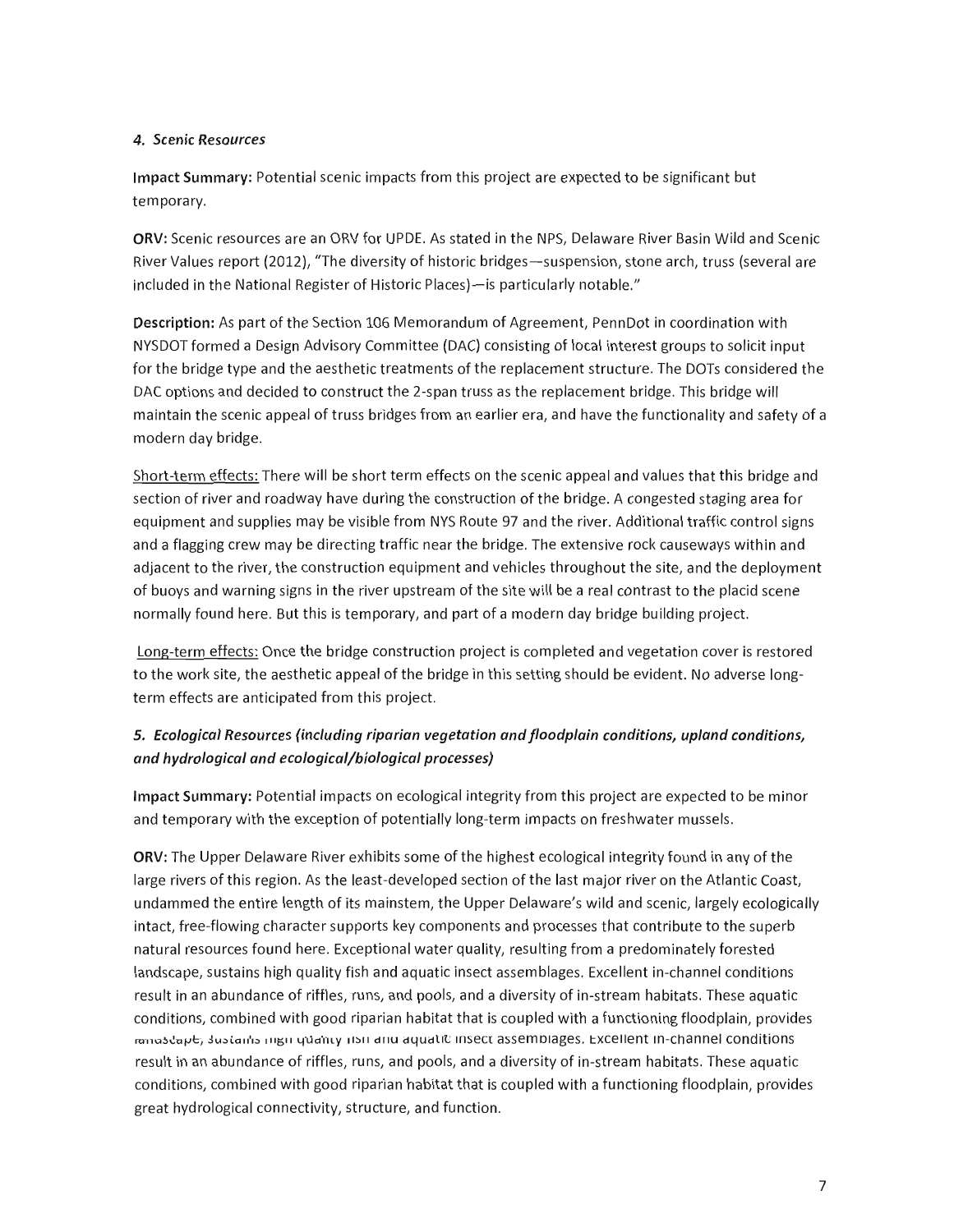The diversity and extraordinary abundance of freshwater mussels is a primary contributing element to this ORV. As described in the Delaware River Basin ORV Workshop Report (2011) the Upper Delaware River is considered "exemplary for high water quality and integrity of ecological communities, for the full complement of freshwater mussels, and exceptional wintering habitat for bald eagles". (p. 53)

Description: Very narrow riparian floodplains (less than 100' wide on the NY side, less than 50' wide on the PA side) occur on either side of the Delaware, confined between the steep banks sloping down from the roadways and the river. These floodplains also comprise the floodway in this section of river. Small riparian floodplain wetlands, totaling 0.18 acres, are found on either side adjacent to the Delaware River. Their small size provides limited wildlife habitat and water quality functions. The limited extent of the floodplains here also somewhat compromises their function with and benefit to the river, as areas for sediment deposition, water filtration, aquifer recharge, wildlife habitat, inputs of coarse particulate organic matter (CPOM), and areas for dissipating flood flows of the Delaware River. Riparian vegetation within the floodplains/floodways is primarily reed canarygrass (a native grass that acts like an invasive), common rush, yellow rocketcress, sedge species, and multiflora rose, with some colonization by purple loosestrife nearer the water's edge. Woody vegetation on the steep banks leading up to the roadways consists of American sycamore, black willow, river birch, and red maple. On the NY side, the trees' orientation to (north of) the river provides little shading, but more river shading is provided on the PA side from the closer proximity trees, steeper terrain, and their orientation to (south of) the river.

River conditions at this site are low gradient, pool/run habitat with slow to moderate velocities, high stability, and well-armored substrate consisting of gravel, cobble, predominantly large boulder, and bedrock in locations, with no evidence of channelization. There is not a well-defined thalweg (deepest point) in this cross section of the river, with much of the channel flowing 1-3' deep at normal summer flows.

The Upper Delaware River provides habitat for 9 species of freshwater mussels and 51 species of fish. As the last major river on the Atlantic Coast undammed the length of its main stem, the Delaware provides important historic spawning and rearing habitat for sea-run migratory fish as found on few other rivers. Still significant runs of American shad and American eel play an important role in biogeochemical cycles, biomass interchange, and are an important riverine-marine ecological link that dates back thousands of years.

Consultation with the U.S. Fish and Wildlife Service (USFWS) regarding this project indicated potential concerns related to the presence of dwarf wedgemussels, a state and federally listed endangered species. The USFWS requested that an updated freshwater mussel survey be conducted, which was completed by U.S. Geological Survey biologists in September 2011. No state or federally listed threatened or endangered mussels were identified within the project site. One of the three mussel species found in the survey, however, was alewife floater (Anodonta implicata), a species ranked as "critically imperiled" in New York (Galbraith, 2011). The Delaware River remains a stronghold for this species, currently supporting the largest and healthiest population of alewife floater mussels in New species found in the survey, however, was alewife floater (Anodonta implicata), a species ranked as "critically imperiled" in New York (Galbraith, 2011). The Delaware River remains a stronghold for this species, currently supporting the largest and healthiest population of alewife floater mussels in New York State (David Strayer, personal communication, 2014). A total of 4,080 mussels of three species were found at the site in the 2011 survey, 97% of which were eastern elliptio mussels.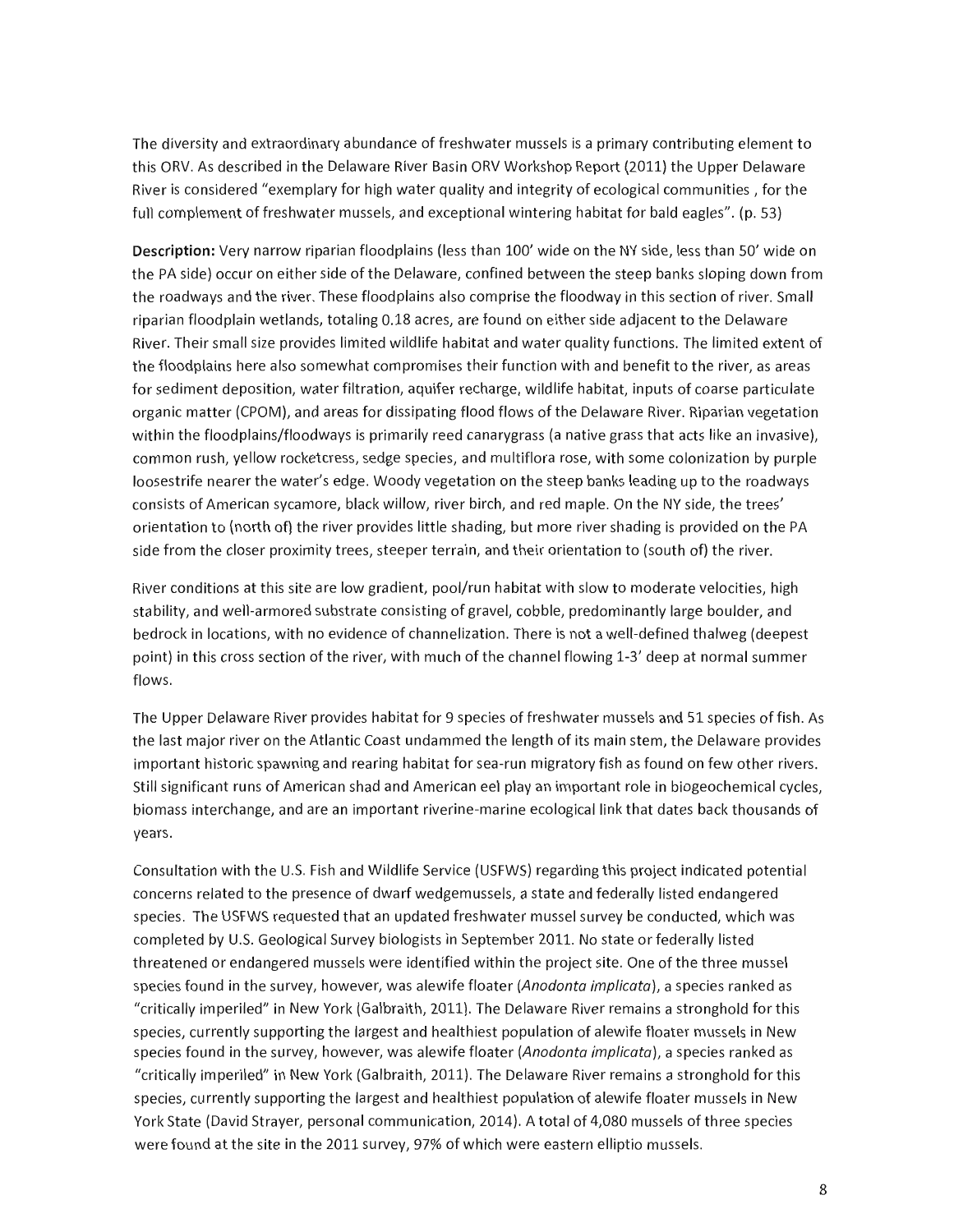Known for their ability to filter large amounts of water, freshwater mussels act as natural "biofilters" (Strayer et al. 1994, Strayer et al. 1999) contributing to the exceptional water quality of the Upper Delaware River. The estimated collective filtration ability of bivalves in the Delaware Estuary watershed exceeds 100 billion liters per hour (Kreeger et al. 2010). Mussels also perform other important functions in rivers (Vaughn and Hakenkamp 2001). In the process of filtering suspended particulate matter from the water column, mussels link benthic and pelagic compartments by transferring energy and nutrients from the water column to the sediment, biodepositing organic matter, and excreting nutrients (Vaughn and Hakenkamp 2001, Vaughn et al. 2004, Howard and Cuffey 2006, Elderkin et al. 2008). These energy and nutrient subsidies provided by mussels have ripple effects up food webs and stimulate both algal and macroinvertebrate production (Howard and Cuffey 2006, Spooner and Vaughn 2006, Vaughn and Spooner 2006b, Vaughn et al. 2007, Vaughn et al. 2008). Clearly, mussels play a very important role ecologically in rivers such as the Delaware, contributing to water quality and clarity, nutrient cycling, energy transfer and system productivity.

Maintaining abundant mussel populations within the Upper Delaware River is also important for the lower portions of the basin. As described by Anderson and Kreeger (2010), "based on the limited current distribution of mussels of any species in tributary streams (<10% in southeast PA, limited surveys elsewhere) [to the Delaware River], and the patchiness and low mussel abundance  $\left($  <1m<sup>2</sup>) within streams where they are found, the healthy assemblages that exist in the main stem and tributaries of the Upper Delaware are particularly valuable and require protection." (p. 3)

The USFWS had additional concerns regarding this project and potential impacts to bald eagles. No known bald eagle nests were determined to be near the project site,

. The Pond Eddy Bridge Replacement Project is compliant with the Bald Eagle Protection Act. The northern long-eared bat was listed as threatened under the Endangered Species Act in May 2015. The project was reviewed by the USFWS and it was determined that there were no conflicts at this location with the northern long-eared bat.

Short-term effects: The two small wetlands on either side of the river will be partially impacted temporarily during construction associated with the causeway. Temporary impacts will be limited to a total of 0.074 acres of wetlands. Geotextile matting will be laid over the wetlands prior to the rock being placed for the causeway, and this use of this matting will allow the causeway rock to be removed and the wetland area to return to pre-construction conditions after construction.

Much concern has been expressed regarding changes in river hydrology resulting from the causeways partially blocking and constricting the river, creating some higher velocity flows in the open channels that may be a barrier to fish passage, and blocking flows to other sections of the river downstream of the causeways. The Hydrologic and Hydraulic analysis provided demonstrates that upstream migration of American shad should not be impeded during average (mean monthly based on 10 years of data) flow conditions in any given year. Portions of the open channel have velocities less than the sustainable swim speed (5 feet/second) and burst swim speed (13 feet/second) of American shad. Higher storm events of American shad should not be impeded during average (mean monthly based on 10 years of data) flow conditions in any given year. Portions of the open channel have velocities less than the sustainable swim speed (5 feet/second) and burst swim speed (13 feet/second) of American shad. Higher storm events may result in flow velocities in excess of these speeds; however, their duration is typically 1-2 days, and refuge areas for fish are available both upstream and downstream of the project site. Such events will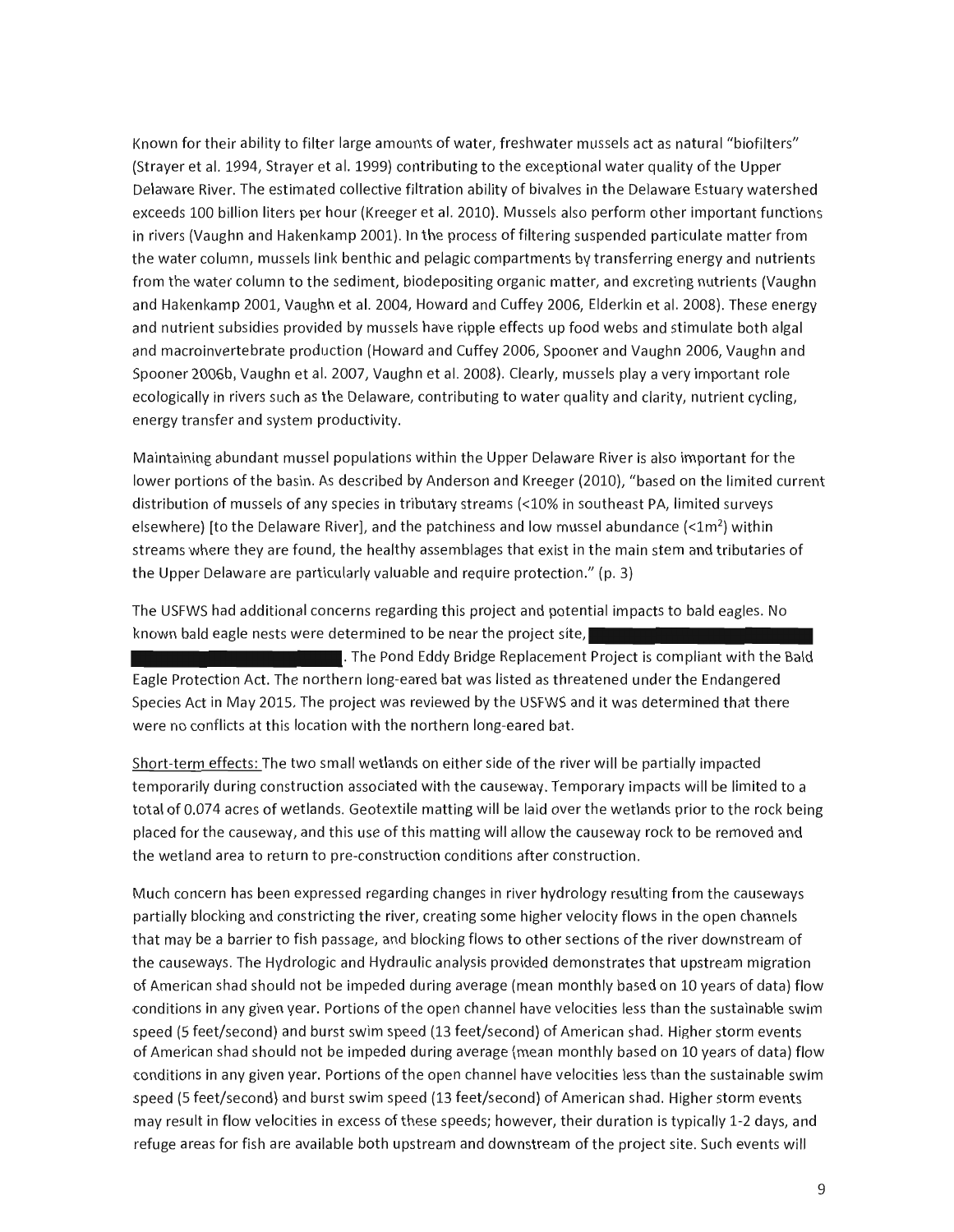likely be a temporary barrier to fish passage. The project site may not be much different from the other natural constrictions in the river caused by rock deltas such as those at the mouths of Hankins Creek and Ten Mile River, locations where the river is constricted to about half its width, which American shad and American eel have navigated successfully.

Another concern raised as a potential barrier to fish passage was in-stream work and the noise associated with it, causing fish to avoid the area. The plans now state that there will be a prohibition on work within the stream from April 15 to July 1 of each year, the primary timeframe for the American shad spawning run upriver. This prohibition includes activities such as the placement and/or relocation of causeway materials such as geotextile and rock.

Sections of the river downstream of the causeways will experience a lack of flowing water, may experience dewatering of some riverbed, and will likely experience rising water temperatures and lower dissolved oxygen concentrations in areas not dewatered. This would likely be fatal to relatively nonmobile freshwater mussels, some aquatic insects (depending upon life-stage), and fish eggs remaining in those areas. More mobile fish can move out of these areas, if not trapped in pockets of standing water. There may not be any good alternatives to the short term loss of viable river habitat downstream from the causeways other than to relocate mussels from these areas to suitable nearby habitat upstream of this project before the causeways are installed.

Other short term effects will be the causeways disconnecting the river from parts of its floodplain, the loss of some vegetation in the floodplain and on slopes leading down from the roadways, and perhaps some erosion and sedimentation prior to slopes being revegetated/stabilized. Eventual removal of the causeways will resolve the river's disconnection with its floodplain. Timely restoration of the banks after causeway removal with Geocell Confinement System stabilization, as well as the use of erosion control matting and compost filter socks, as planned, should minimize runoff and sedimentation. The planting of native live stakes and grass plugs, the use of Delaware River Seed Mix, and monitoring and maintenance requirements, for a year's time, to help ensure the success of these plantings (all as called for in plans and specifications) should keep these other impacts from becoming long-term effects.

Long-term effects: A potential long-term effect from this project is the loss of hundreds, or even thousands of freshwater mussels. This would likely result from the placement of 2.76 acres (35,439 cubic yards) of rock causeways in the river up to the ordinary high water mark, as plans call for. The effect of the causeways blocking water flow to sections of the river below them would also likely be fatal to mussels inhabiting those areas. As described by Anderson and Kreeger (2010), "once extirpated from a stream or reach, mussels are not able to recolonize easily, particularly if there is no longer broodstock nearby. Most mussels have a long lifespan (30-100 years) and don't reproduce until at least 8 years old. Therefore, even if conditions permit redistribution via fish hosts, recolonization and recovery can take decades. Remaining mussel beds in the Delaware River are vulnerable to spills and land-based development. Protection of the existing metapopulation includes ensuring that it does not become further fragmented, less able to disperse and exchange genes, and as a result, less resilient." (p. 4) decades. Remaining mussel beds in the Delaware River are vulnerable to spills and land-based development. Protection of the existing metapopulation includes ensuring that it does not become further fragmented, less able to disperse and exchange genes, and as a result, less resilient." (p. 4) Therefore, the potential loss of mussels in the existing mussel bed and the loss of the beneficial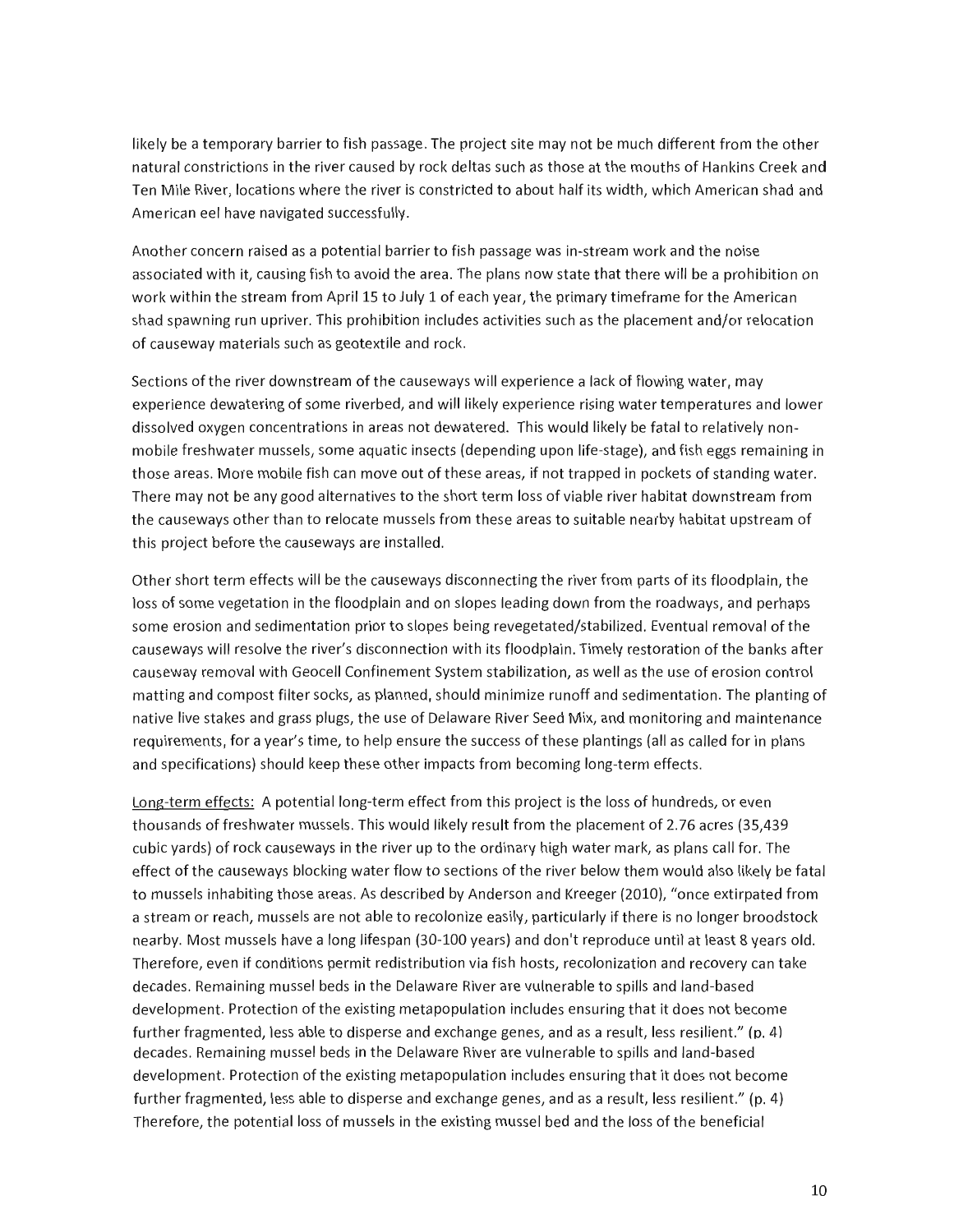ecosystem services they provide would be considered a long-term effect lasting well beyond the timeframe of this project.

Additional long-term ecological effects from this project are not envisioned if other aspects of the project proceed according to plans and specifications.

## 6. Geological Resources (including geomorphology, within-channel conditions, erosion and sedimentation, and other geologic processes)

Impact Summary: Potential geological impacts from this project are expected to be minor and temporary.

ORV: The Upper Delaware Scenic and Recreational River is an exceptional example of a deep, narrow river valley cutting across the Small Lakes section of the glaciated portion of the Appalachian Plateau. The overall landscape is a stream-cut landscape modified by stream derangements from glacial deposits burying portions of preglacial valleys. Examples of significant geologic features include sandstone cliffs, barbed tributaries, glacial deposits, glacial outwash terraces, diverse channel morphologies, exposed ancient bedrock, bedrock knobs, cutoff incised meanders, island complexes, gorges, and fossils.

Geological resources also support other ORVs at UPDE. Overall, the geologic processes and features of the Delaware River Valley support stable, mature, and complex biological communities. This resilient, healthy river ecosystem includes a variety of microclimates and habitats that support regionally rare plant and animal communities and optimal riverine macroinvertebrate and fish habitat. The geologic value of the Delaware River is further exemplified by its scientific importance. The river's complex geologic processes and formations provide geologists with a nearly complete record of fluvial deposition through the Holocene. (NPS 2012) Lastly, the picturesque gorges, rock outcroppings, steep forested slopes, and gently rolling hills of the Upper Delaware River also contribute to the regionally significant scenic quality of the Upper Delaware River. (NPS 2014)

Description: The proposed bridge replacement project is not expected to alter any local topographic features or Delaware River bathymetry, though short-term within-channel conditions will be influenced by the placement of temporary causeways during the construction period.

Short-term effects: There will be altered within-channel conditions resulting from placement of the causeways in the river. Higher flow velocities will be experienced in the open channels adjacent to the constricting causeways, while other river habitat downstream of the causeways will be deprived of flowing water. These conditions will last only as long as the causeways are in place.

Long-term effects: There are no long-term geological impacts anticipated from this project. The substrate of the river in this location, dominated by large boulders, is not expected to scour or experience changes in riverbed bathymetry due to increased flow velocities caused by the constricting causeways. The banks are also densely yeograted, or in some association over or proportional content substrate of the river in this location, dominated by large boulders, is not expected to scour or experience changes in riverbed bathymetry due to increased flow velocities caused by the constricting causeways. The banks are also densely vegetated, or in some areas consist of exposed bedrock, and are not prone to scouring or erosion. However, if scouring or erosion should occur to the bed or banks, a required pre-construction and post-construction survey and assessment of the streambed and stream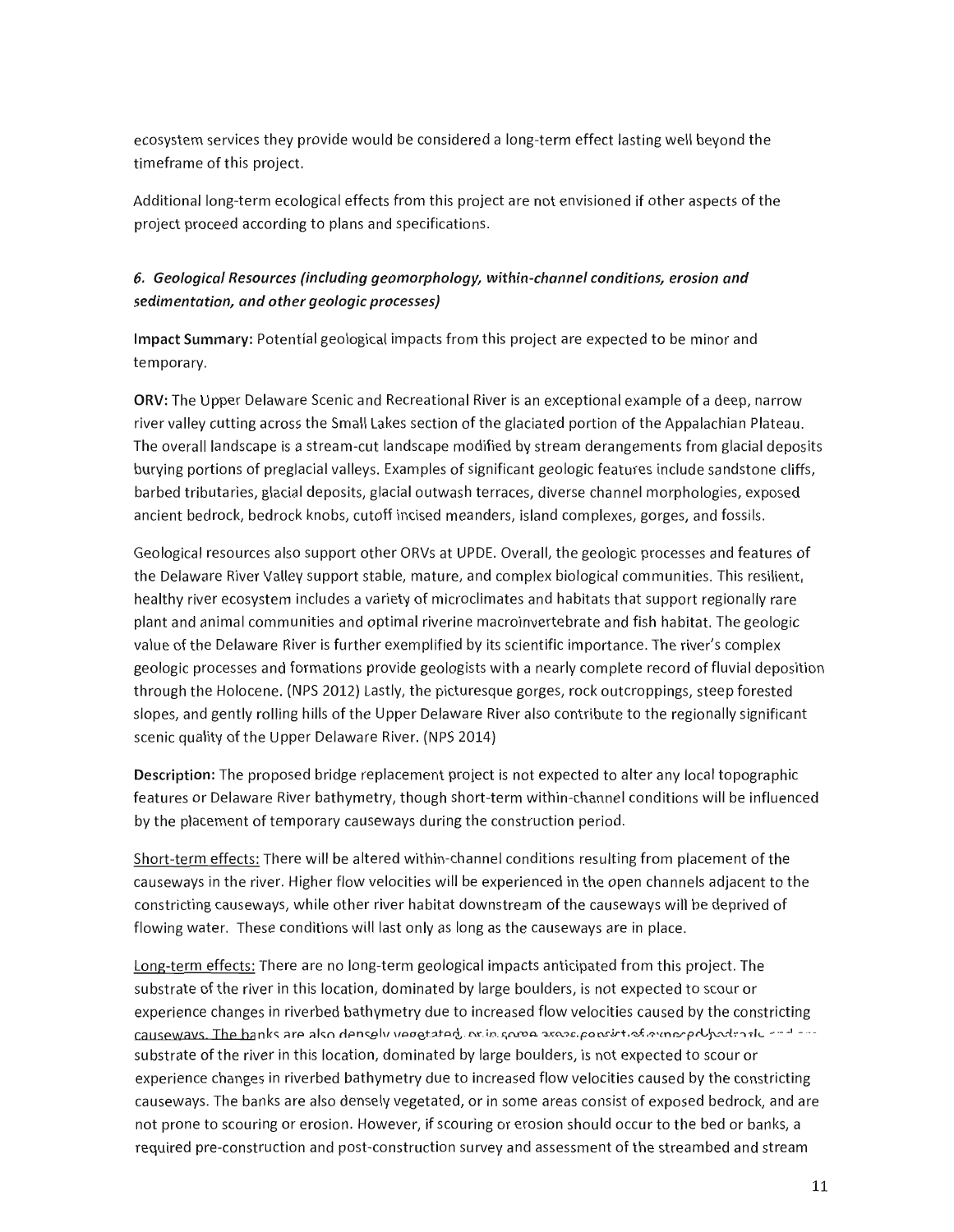banks, including repeat photo points, should identify any areas affected. The contractor will be required to submit a plan for restoration. Pay items and specifications are being added to the contract bid documents for monitoring the streambed and stream banks during construction, and for restoration of the streambed and stream banks if necessary.

## 6. Recreational Resources

Impact Summary: Potential recreational impacts from this project are expected to be minor and temporary.

ORV: The Upper Delaware Scenic and Recreational River corridor's pristine resources offer outstanding river recreation in close proximity to the most densely populated region in the United States. (NPS 2014) All other ORVs contribute to the value of UPDE as a recreational resource where visitors enjoy boating, biking, hiking, fishing, hunting, wildlife watching, fall foliage, and scenic touring through the cultural landscape. (NPS 2012)

## Description:

Short-term effects: There will be short-term effects on local recreation as a result of this bridge replacement project. For sightseers and bicyclists on NYS Route 97, there may be traffic delays at times when lane closures necessitate traffic control and one-way alternating traffic in the open lane. These temporary delays may also be experienced by those interested in crossing the Pond Eddy Bridge to access Pennsylvania State Game Lands No. 209 in Pike County, PA.

A Construction Boater Safety Plan and Aids to Navigation Plan are required under a separate NPS prerequisite for a Special Use Permit to facilitate safe and open navigation on this section of river during the project. Under this permit, recreationists will be directed by buoys and signage to whichever side of the river is open to navigation while the causeways are in place. This will deprive them of access to one side of the river for a few hundred yards, but there are no anticipated closures for boating and navigation on the river through this section at this time.

Long-term effects: Once the construction is completed and the new bridge is open, there are no longterm adverse impacts to recreation anticipated from this project. Recreation will be improved by the addition of a pedestrian sidewalk on the new bridge.

## V. Magnitude and Extent of Potential Off-Site Changes

The proposed replacement bridge will be constructed 55 feet upstream of the existing bridge, and will connect with NYS Route 97, in line with and directly across from the Hollow Road intersection with NYS Route 97. The existing bridge was lined up with County Road #41 and its intersection with NYS Route 97. This placement will maintain the existing intersection configuration and avoid the need for additional off-site changes to the existing connecting road network. The replacement bridge will connect with S.R 1011 (Flagstone Road) on the Pennsylvania side similar to the existing intersection Manaditions aft uto This placement will maintain the existing intersection configuration and avoid the need for additional off-site changes to the existing connecting road network. The replacement bridge will connect with S.R 1011 (Flagstone Road) on the Pennsylvania side similar to the existing intersection. No additional off-site changes are anticipated.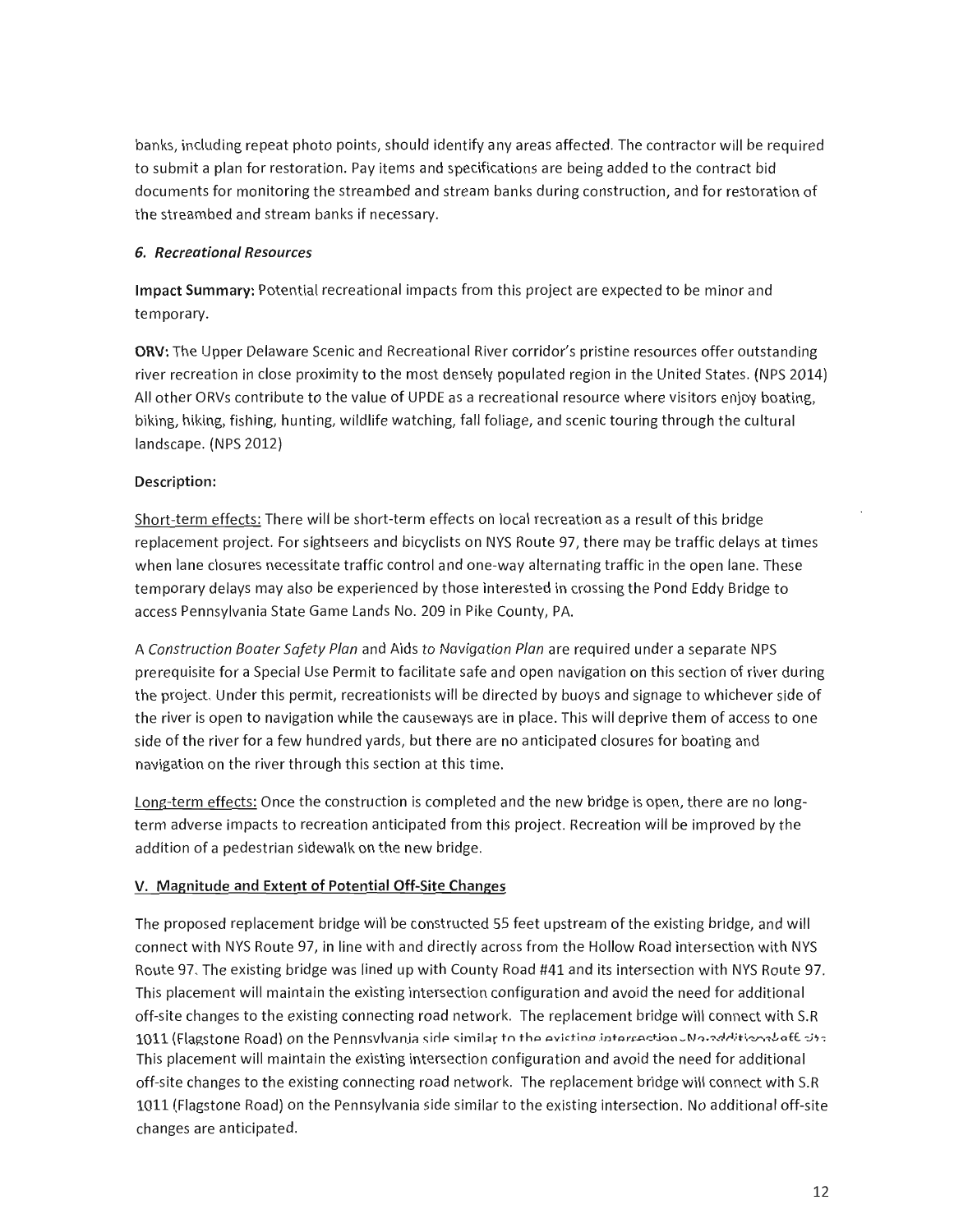## VI. Conclusion

X The proposed activity will not have a direct and adverse effect on the free-flowing character of the river, the water quality and quantity of the river, or the values for which the Upper Delaware River was designated under the Wild and Scenic River Act.



The proposed activity will have a direct and adverse effect on the free-flowing character of the river, the water quality and quantity of the river, or the values for which the Upper Delaware River was designated under the Wild and Scenic River Act.



## **Project Measures/Conditions:**

North America was once home to 297 species of freshwater mussels, by far the highest diversity in the world. Today they are the most rapidly declining animal group in North America, with 213 taxa (71.7%) either extinct, endangered, threatened, or of special concern (Williams et al. 1993). Mussels play an integral role ecologically in rivers such as the Delaware, contributing to water quality and clarity. nutrient cycling, energy transfer and system productivity (Vaughn and Hakenkamp 2001).

As described by Anderson and Kreeger (2010), "based on the limited current distribution of mussels of any species in tributary streams (<10% in southeast PA, limited surveys elsewhere) [to the Delaware River], and the patchiness and low mussel abundance  $\left($  <1m<sup>2</sup>) within streams where they are found, the healthy assemblages that exist in the main stem and tributaries of the Upper Delaware are particularly valuable and require protection...... Once extirpated from a stream or reach, mussels are not able to recolonize easily, particularly if there is no longer broodstock nearby. Most mussels have a long lifespan (30-100 years) and don't reproduce until at least 8 years old. Therefore, even if conditions permit redistribution via fish hosts, recolonization and recovery can take decades. Protection of the existing metapopulation includes ensuring that it does not become further fragmented, less able to disperse and exchange genes, and as a result, less resilient." (p. 3-4)

Therefore. UPDE believes that conservation efforts are needed to mitigate the potential long-term impacts of this project on the existing mussel population and support the ecological integrity ORV for the park. This recommendation is also based on consultation with the New York Department of Environmental Conservation and US Geological Survey.

On Friday, November 13, 2015 the NPS met with project managers, regulatory agencies and others (e.g. U.S. Geological Survey) to discuss potential conservation options. It was concluded that mussel relocation was a reasonable action and that it would focus on areas of direct impact associated with the On Friday, November 13, 2015 the NPS met with project managers, regulatory agencies and others (e.g. U.S. Geological Survey) to discuss potential conservation options. It was concluded that mussel relocation was a reasonable action and that it would focus on areas of direct impact associated with the causeway and areas where there are high densities of alewife floater mussels. Within these areas all mussel species will be relocated. Specific details of the relocation effort will be provided in a Salvage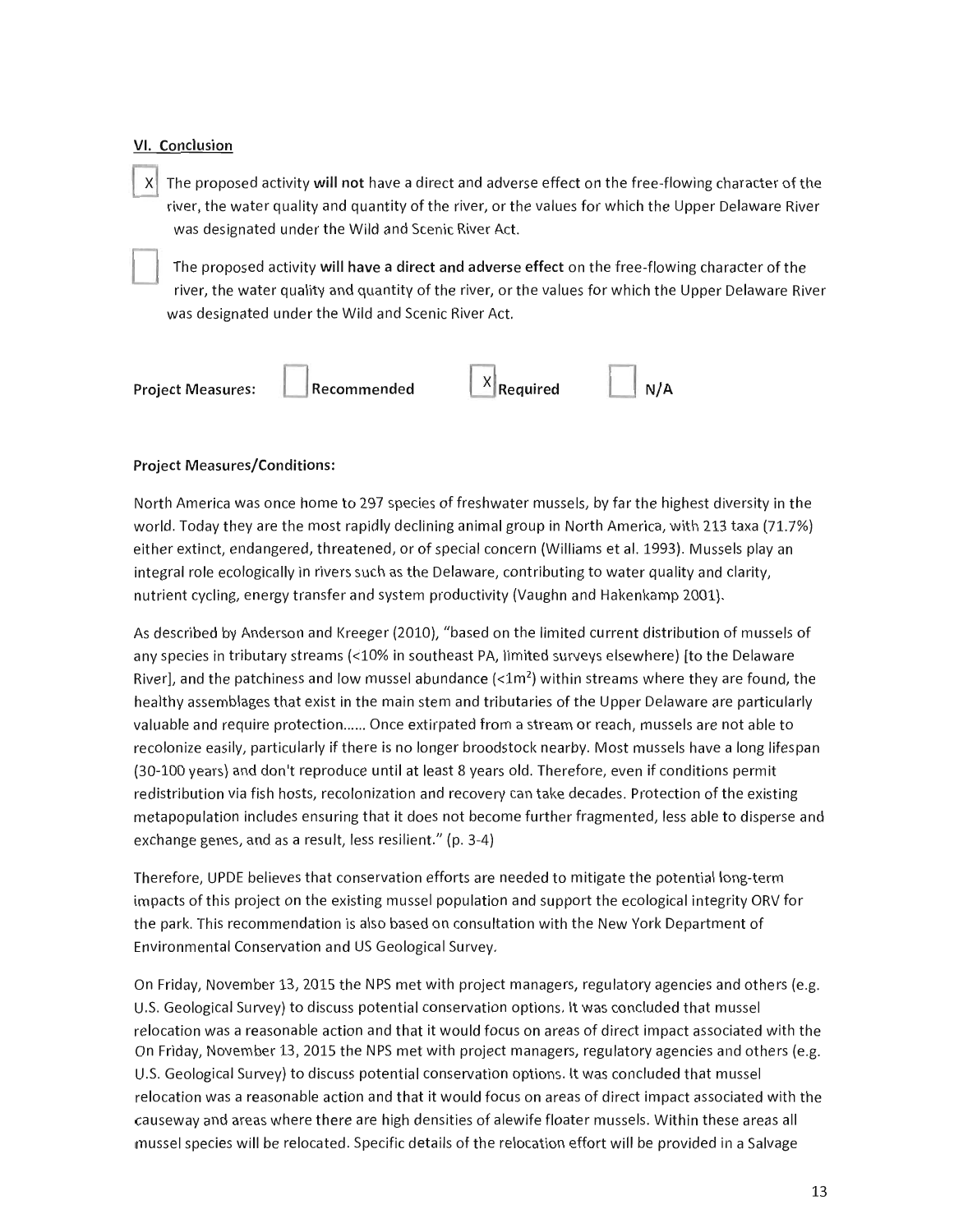Plan to be submitted to NPS in spring 2016 prior to issuance of an NPS research and collecting permit. This effort is expected to occur prior to the start of construction and pose no threat to the project timeline or schedule. General guidelines are provided below for inclusion in the Salvage Plan.

## **Mussel Relocation:**

- 1. All live mussels will be relocated from areas of direct impact associated with the causeway and areas where there are high densities of alewife floater mussels. NPS recommends a minimum area of 25 meters from the Pennsylvania shoreline, and extending 50 meters above, and 75 meters below the upstream side of the existing Pond Eddy Bridge (see Figure 1, cells 1-5). Mussels must be hand-collected and relocated to an appropriate pre-identified upstream segment of the Delaware River with suitable habitat by a qualified malacologist(s). Suitable habitats are areas that support a community of mussels similar to the area from which mussels were relocated. Suitable habitat may exist directly upstream of the project site. Care will be taken to ensure that mussels are relocated to sites such that densities do not lead to overcrowding and mortality.
- 2. The relocation shall occur between May 1st and September 30<sup>th</sup>, and during appropriate weather and stream conditions to ensure success in locating mussels, as well as mussel survival. All mussels will be identified to species, if possible. Care will be taken to reduce handling time for all mussels, and mussels will be kept submerged in flowing water as much as possible. Mussels will be hand-placed within relocation sites in a natural position/orientation.
- 3. A relocation report will be prepared following completion of all mussel relocation work describing the relocation, to include: date, environmental conditions, methods, relocation site conditions (substrate, mussel community), mapped area of relocation site, species numbers, problems and solutions, results and conclusions. This report will be submitted to the National Park Service Chief of Natural Resource Management at the Upper Delaware Scenic and Recreational River within three months of the relocation effort.
- 4. The malacologist(s) leading this relocation effort will obtain a research and collecting permit from the National Park Service at the Upper Delaware Scenic and Recreational River.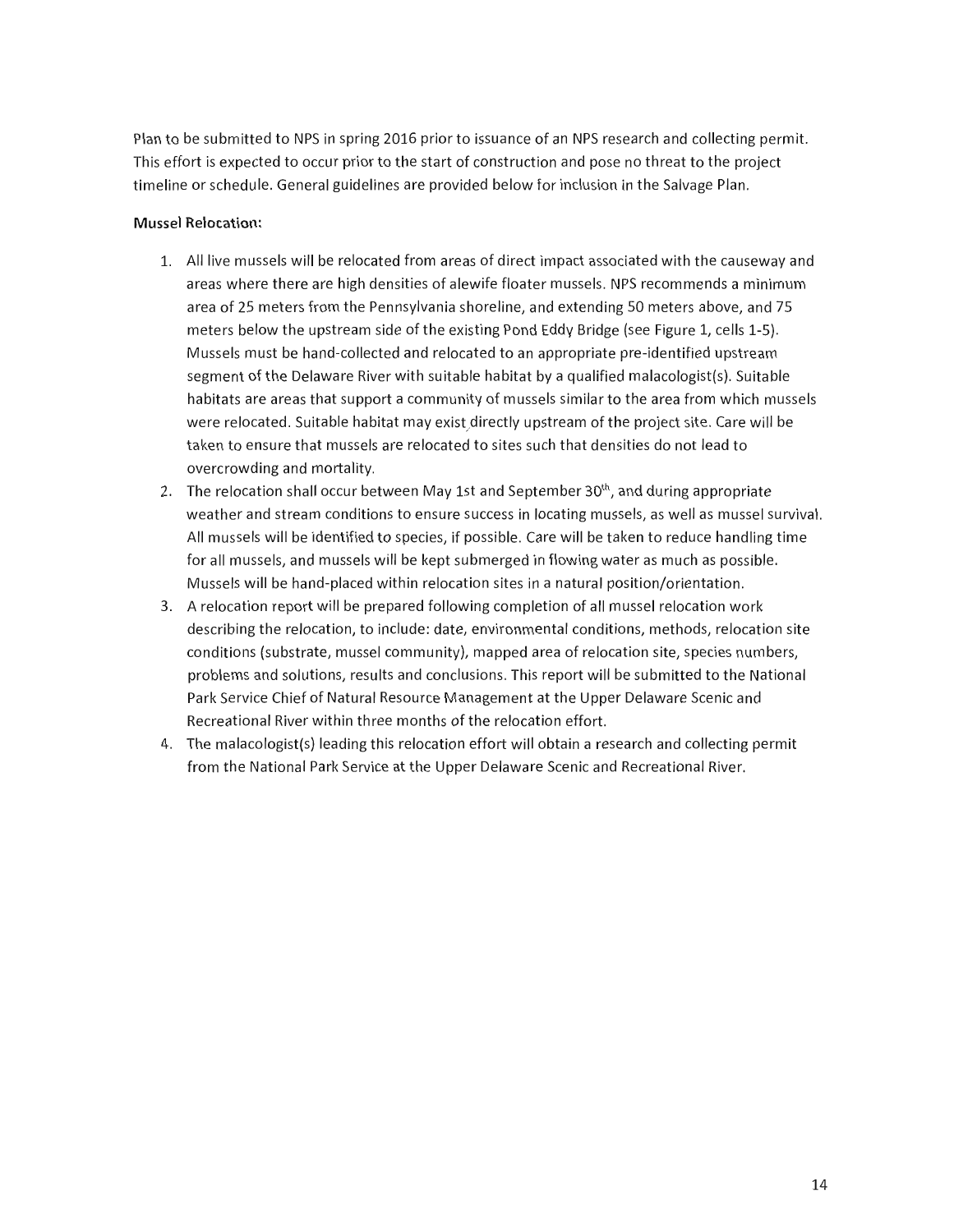

Figure 1. Recommended minimum area for mussel relocation associated with replacement of the Pond Eddy Bridge.

## **References**

Anderson, R. M. and D. Kreeger. 2010. Potential for Impairment of Freshwater Mussel Populations in DRBC Special Protection Waters as a Consequence of Natural Gas Exploratory Well Development. Available online at http://www.nj.gov/drbc/library/documents/Anderson-Kreeger.pdf

Elderkin, C. L., A. D. Christian, J. L. Metcalfe-Smith, and D. J. Berg. 2008. Population genetics and phylogeography of freshwater mussels in North America, Elliptio dilatata and Actinonaias ligamentina (Bivalvia: Unionidae). Molecular Ecology 17:2149-2163.

Galbraith, H.S., 2011, Phase 1 mussel survey and comparison to historical surveys of the Pond Eddy Bridge, Delaware River, New York and Pennsylvania.

Galbraith, H.S., 2011, Phase 1 mussel survey and comparison to historical surveys of the Pond Eddy Bridge, Delaware River, New York and Pennsylvania.

Howard, J. K. and K. M. Cuffey. 2006. The functional role of native freshwater mussels in the fluvial benthic environment. Freshwater Biology 51:460-474.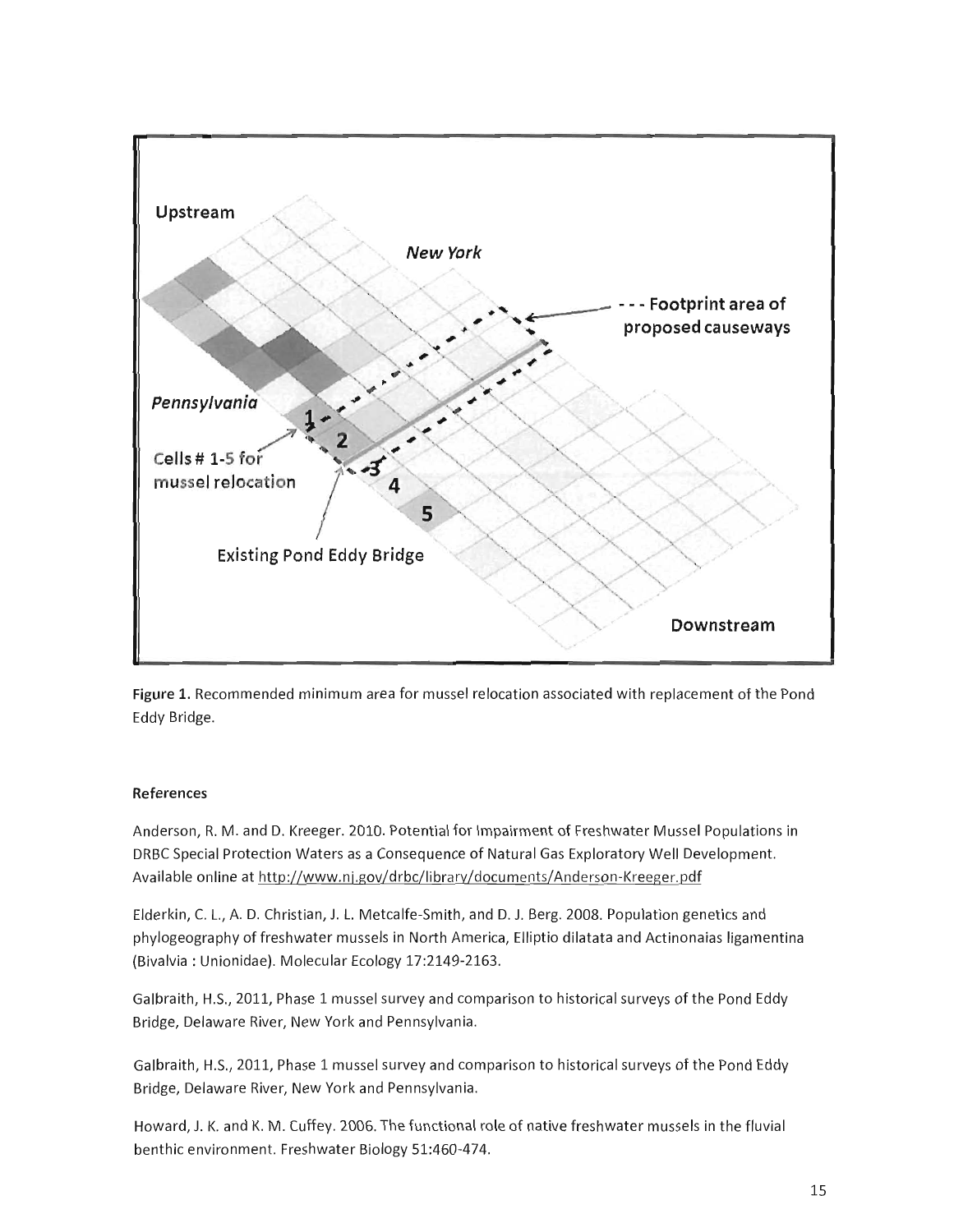Kreeger, D., J. Adkins, P. Cole, R. Najjar, D. Velinsky, P. Conolly, and J. Kraeuter, 2010. Climate change and the Delaware Estuary: three case studies in vulnerabilityassessment and adaptation planning. Partnership for the Delaware Estuary 10-01.

National Park Service, 2012, Delaware River Basin Wild and Scenic River Values, United States Department of Interior, National Park Service, 72 pp.

NPS. 2012. Delaware River Basin National Wild and Scenic River Values. United States Department of Interior, National Park Service. 82 pp.

NPS. 2014. Foundation Document, Upper Delaware Scenic and Recreational River. United States Department of Interior, National Park Service. 80pp.

Spooner, D. E. and C. C. Vaughn, 2006. Context-dependent effects of freshwater mussels on stream benthic communities. Freshwater Biology 51:1016-1024.

Strayer, D. L., N. F. Caraco, J. J. Cole, S. Findlay, and M. L. Pace. 1999. Transformation of freshwater ecosystems by bivalves. BioScience 49:19-27.

Vaughn, C. C. and C. C. Hakenkamp. 2001. The functional role of burrowing bivalves in freshwater ecosystems. Freshwater Biology 46:1431-1446.

Vaughn, C. C., K. B. Gido, and D. E. Spooner. 2004. Ecosystem processes performed by unionid mussels in stream mesocosms: species roles and effects of abundance. Hydrobiologia 527:35-47.

Vaughn, C. C. and D. E. Spooner. 2006b. Unionid mussels influence macroinvertebrate assemblage structure in streams. Journal of the North American Benthological Society 25:691-700.

Vaughn, C. C., D. E. Spooner, and H. S. Galbraith. 2007. Context-dependent species identity effects within a functional group of filter-feeding bivalves. Ecology 88:1664-1662.

Vaughn, C. C., S. J. Nichols, and D. E. Spooner. 2008. Community and foodweb ecology of freshwater mussels. Journal of the North American Benthological Society.

Williams, J.D., M.L. Warren, K.S. Cummings, J.L. Harris, R.J. Neves. 1993. Conservation status of freshwater mussels of the United States and Canada. Fisheries 18-9: 7-22.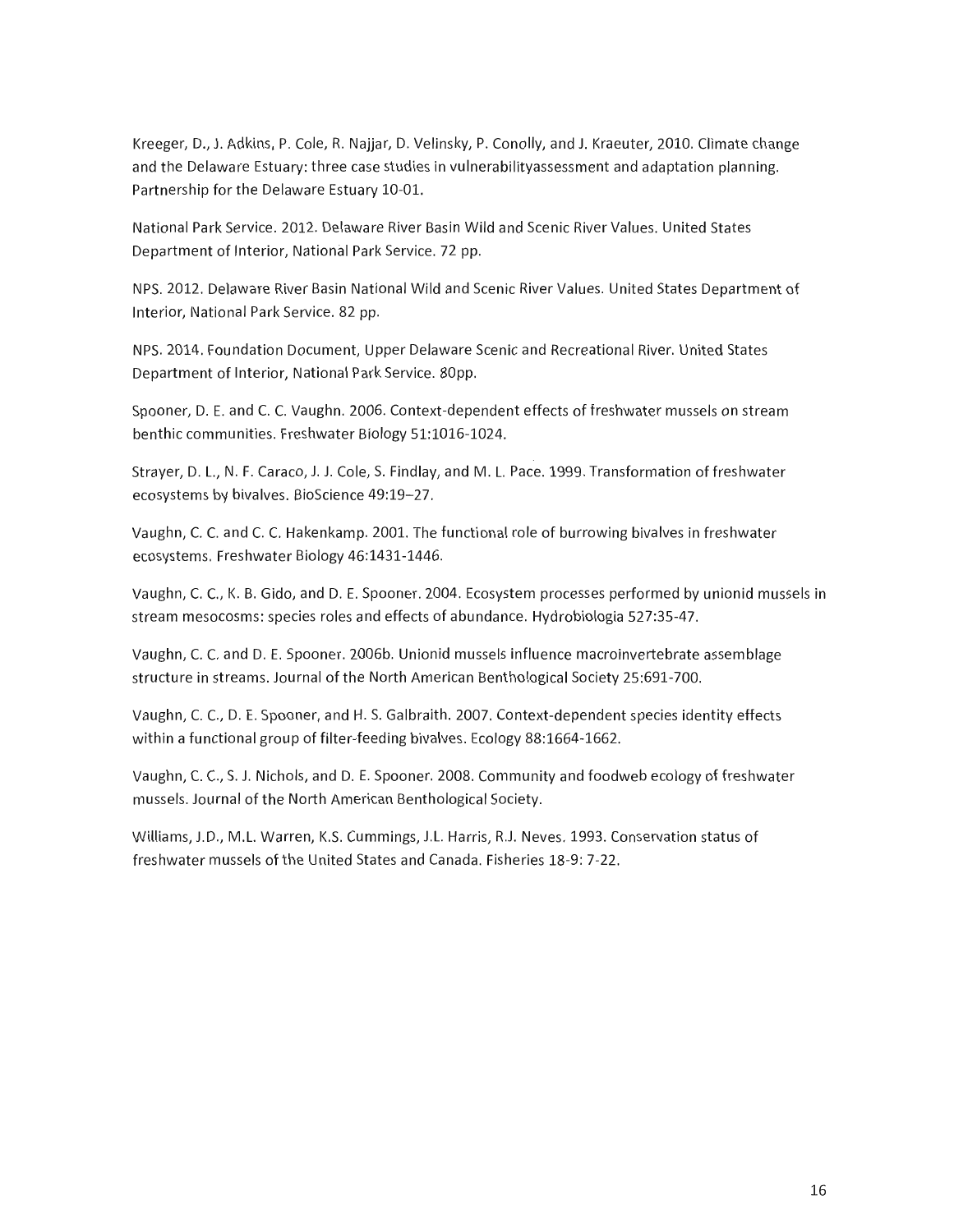## **Routing Slip**

## Work Order 1 Memoranda of Agreement 431042

# Agreement No. 431042, Work Order #1<br>Pond Eddy Bridge Mussel Salyage and Relocation

| Name                     | Action Regr'd.                    | Rec'd. date       | <b>Completion</b> date |  |
|--------------------------|-----------------------------------|-------------------|------------------------|--|
| Toni Zawisa              | Review and WO preparation.        | 12/29/2015        | 12/29/2015             |  |
| BOPD - EQAD/District 2-0 |                                   |                   |                        |  |
| Greg Augustine/Susan     | Initial/Signature as Department's |                   |                        |  |
| Williams                 | Technically Responsible           | Susan<br>Williams | Susar?<br>Williams     |  |
| District 4-0             | Person/Project Manager            |                   |                        |  |
|                          |                                   | 1d/29/15          |                        |  |
| ADE Design               | Signature for District Approval   | 12/29/4           |                        |  |
| District 4-0             |                                   |                   |                        |  |
| <b>Fiscal Unit</b>       | Funds Commitment SAP              |                   |                        |  |
| District 4-0             | Adjustment                        |                   |                        |  |
| Mark Lombard, EPDS,      | Signature as Memorandum           | C12511            | 12/27/15               |  |
| B()P)                    | Coordinator                       |                   |                        |  |
|                          | Funds Available approval          |                   |                        |  |
| Comptroller's Office     | (mail interoffice to Toni Zawisa, |                   |                        |  |
|                          | EPDS - at District 2-0 following  |                   |                        |  |
|                          | completion)                       |                   |                        |  |
| Toni Zawisa (EPDS)       | For transmittal to USGS BRD       |                   |                        |  |
| c/o District 2-0         |                                   |                   | عا [13/1               |  |
| Heather Galbraith        | Agency Project Manager            |                   |                        |  |
| USGS Northern            | Signature                         |                   |                        |  |
| Appalachian Lab          |                                   |                   |                        |  |
| Director Lectown Science | Agency Acceptance Signature       |                   |                        |  |
| Center                   |                                   | $1$ laille        |                        |  |
| USGS - BRD               |                                   |                   |                        |  |
| Toni Zawisa              | Distribution of Executed Work     |                   |                        |  |
| EPDS/District 2-0        | Order                             |                   |                        |  |

| Received By<br>PA Dept of Transportation |
|------------------------------------------|
| JAN TRUMA                                |
| $1 - 1 - 1 - 4$ $\cap$<br>JAN - R SON    |
| District 2-0<br>Clearfield, PA 16830     |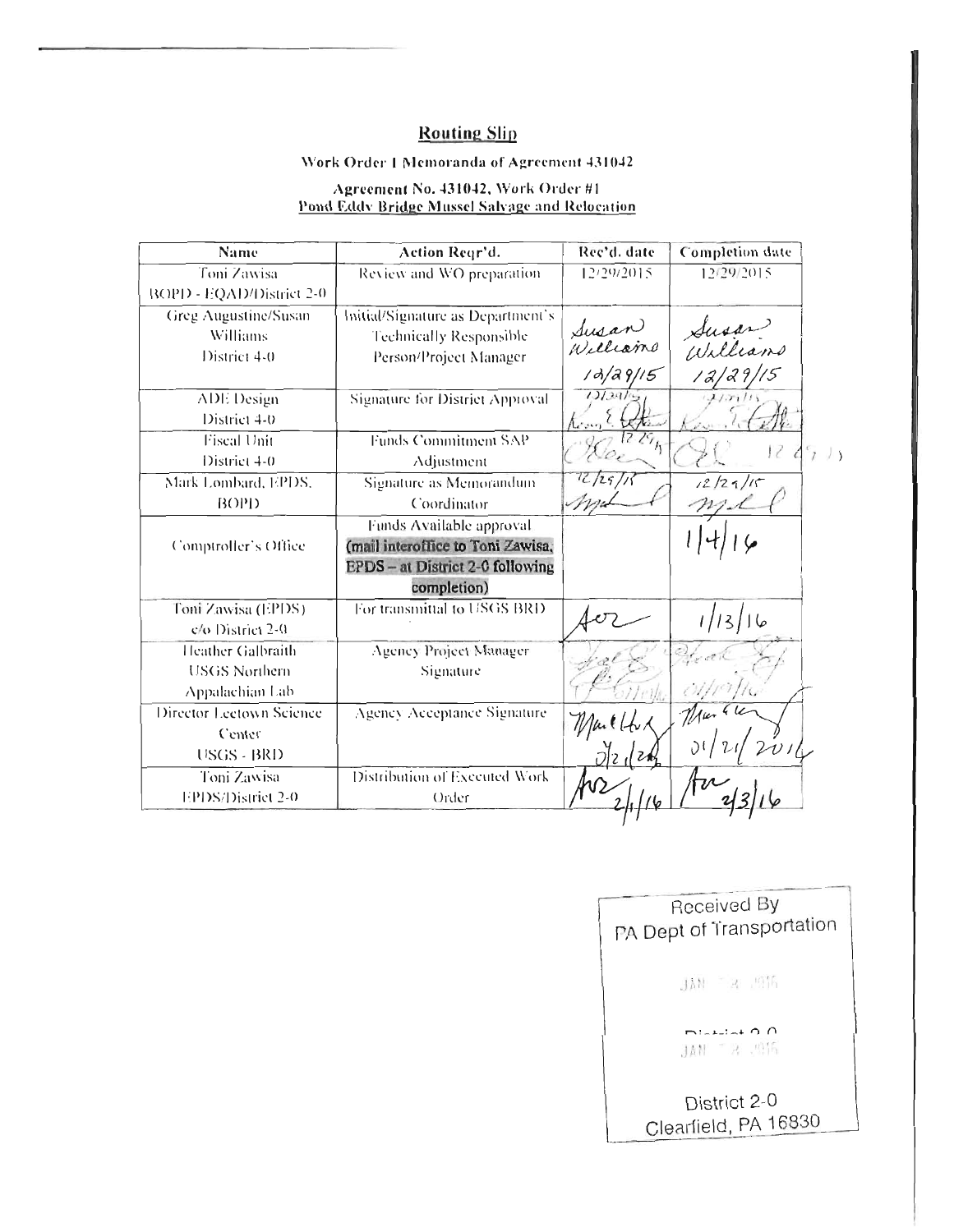## Work Order/Work Order Amendment

MOA/MOU No.: 431042 State Project No. (SPN): P-00101104470-0440-321-1 Work Order/Amendment No.: 1 Federal Project No. (FPN): X044162M233

Effective on the date of this notice-to-proceed, the AGENCY PROJECT MANAGER is authorized to conduct work as detailed in the attached statement of work (template attached).

The purpose of the Work Order is to: Conduct a limited mussel salvage and relocation for the Pond Eddy Bridge Replacement Project. The total estimated cost for this 24-month effort is \$ 13,916.09.

This work order may be extended for additional time with no additional cost by a letter from PENNDOT's authorized representative. Such no-additional-cost time extension must be initiated before the termination date of a work order and any extension must end within the contracts time period.

All terms and conditions of Agreement No.  $\frac{431036}{2}$  AC  $\frac{1}{4}$  for the force and effect<br>All terms and conditions of Agreement No.  $\frac{431036}{2}$  shall remain in full force and effect and shall take precedence over any statements in the attached work plan.

Attest: Agency Project Manager

Agency Memorandum Coordinator or Designee

**COMMONWEALTH** 

//ACZ 12/29/2015//

Work Order Manager/Project Manager

Susan Williams

District Engineer/Assistant District Engineer /Bureau Director or Division Chief

Memorandum Coordinator/Division Chief (EPDS)

attimago Office of Comptroller

Funds Available

Office of Comptroller **Funds Available** 

01/19/0016<br>Date<br><u>01/21/20</u>16 SENIE

 $\frac{2}{\text{Date}}$ 

 $\frac{12}{29}$ /<br>Date<br>Date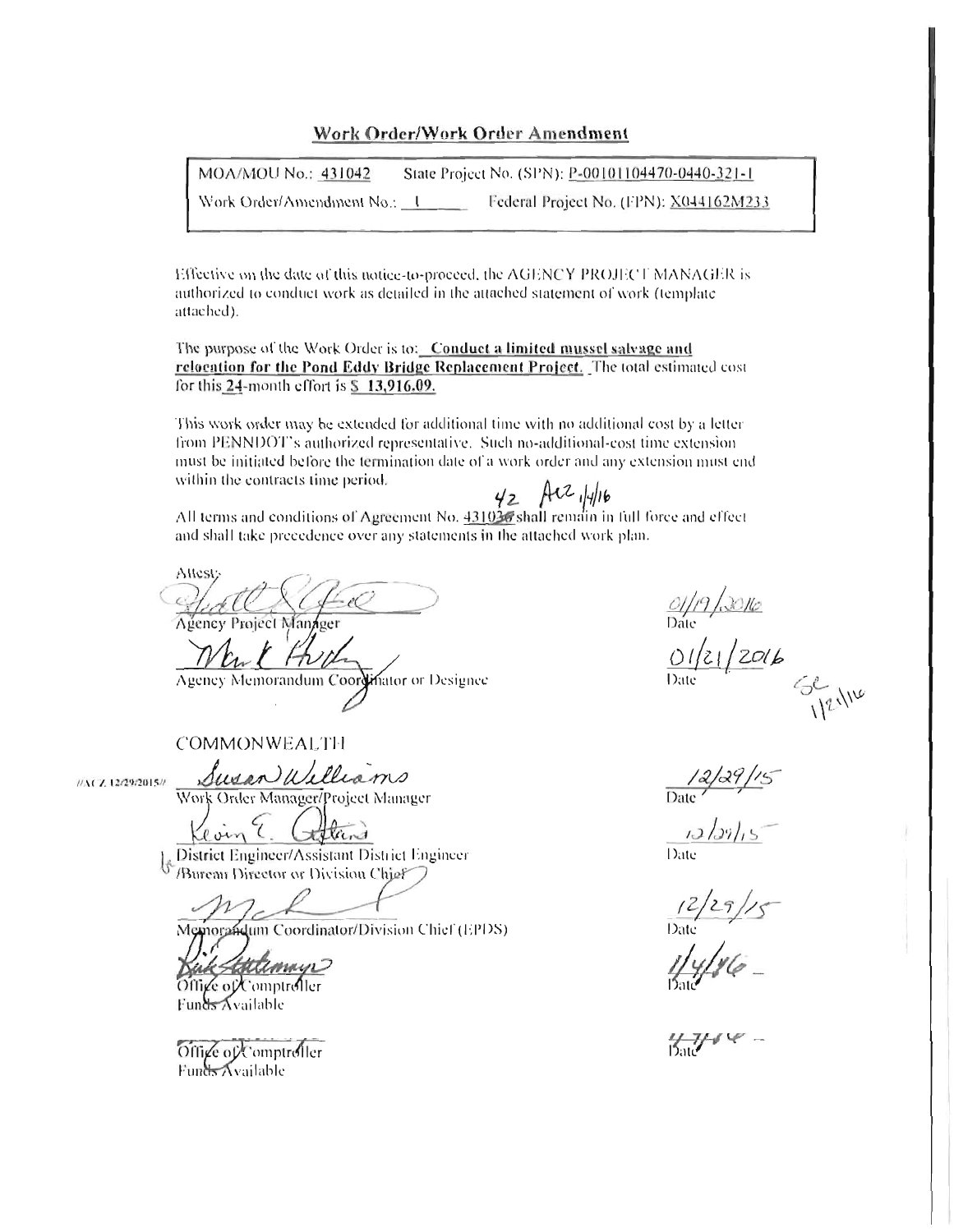## Memorandum of Agreement Amendment, Commonwealth of Pennsylvania, Department of Transportation and U.S. Geological Survey, Biological Resources Division Leetown Science Center for Multidisciplinary Biological Investigation

Agreement No. 431042, Work Order #1: Pond Eddy Bridge Mussel Salvage and Relocation

#### STATEMENT OF THE PROBLEM

Describe the purpose and scope of the project. What are the objectives of the project? What are the parameters?

The Pennsylvania Department of Transportation (PennDOT) will begin construction to replace the bridge crossing the Delaware River from Pond Eddy, NY (Sullivan County) into Pond Eddy, PA (Pike County). Pond Eddy is located within the Upper Delaware River Scenic and Recreational River and as such is regulated by the National Park Service (NPS) under the Wild and Scenic Rivers Act.

The Delaware River houses several populations of the federally endangered dwarf wedgemussel (Alasmidonta heterodon) (Lellis et al. 2001). In addition, populations of the NY state-listed brook floater (Alasmidonta varicosa) and critically imperiled (but unlisted) alewife floater (Anodonta implicata) have been found in the Delaware River. In the summer of 2011, a Phase I survey for dwarf wedemussel was conducted near the Pond Eddy Bridge at which time no individuals of this species were found (Galbraith, 2012). The eastern elliptio (Elliptio complanata), creeper (Strophitus undulatus) and the alewife floater were identified at this site.

Construction activities in or near water bodies can have significant effects on freshwater mussels through hydrological alterations and increasing siltation (Neves et al. 1997, Watters 2000). As a result, there may be incidental take of mussels as a direct result of construction efforts or indirectly via habitat alteration in the immediate vicinity of construction sites. Because of the potential impact to freshwater mussels, NPS has deemed it necessary to salvage and relocate all mussels within the area of direct impact of the causeway, particularly with higher densities of alewife floaters (NPS, 2015).

#### PROJECT WORK PLAN

## Describe the proposed work to be done and general quidelines for the work. Details of each task and the deliverables should be described in detail below.

This project is being initiated under the MOA 431042 between the agencies as Work Order 1. This work order describes tasks required to salvage and relocate freshwater mussels within the zone of direct effect associated with the causeway for construction of the Pond Eddy Bridge replacement project, specifically within areas of high densities of alewife floater. The NPS recommended salvage of a minimum area of 25 meters from the Pennsylvania shoreline, and gatending 50 meters also enable with the cause way for construction of the point Eddy Bridge replacement project, specifically within areas of high densities of alewife floater. The NPS recommended salvage of a minimum area of 25 meters from the Pennsylvania shoreline, and extending 50 meters above and 75 meters below the upstream side of the existing Pond Eddy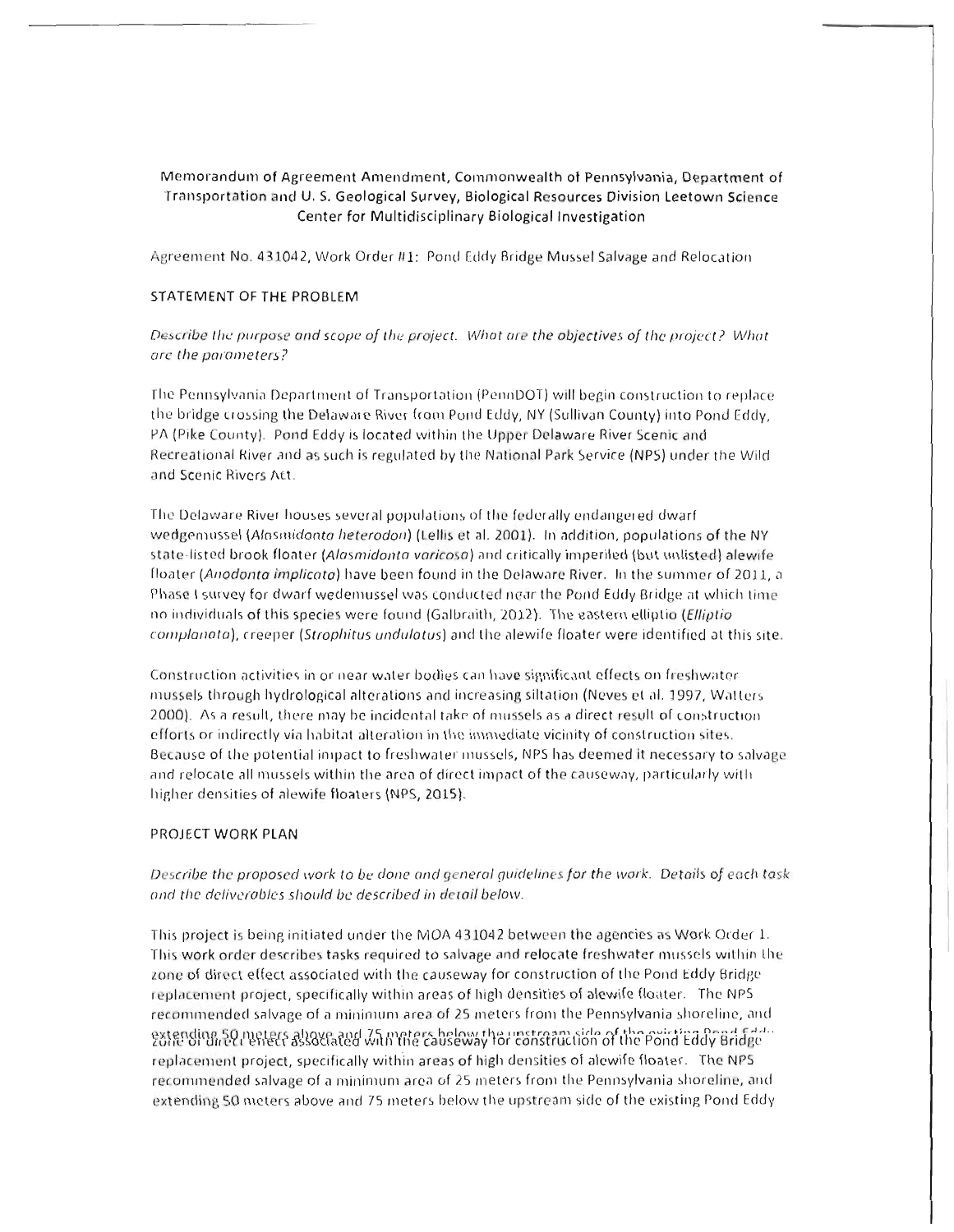Bridge. Specifically, the tasks are: 1) develop a mussel salvage plan and conduct desktop research to identify potential relocation sites for salvaged mussels; 2) salvage and relocate mussels collected within the zone of direct impact as specified by NPS (NPS, 2015); 3) report salvage and relocation events stemming from this work order; 4) coordinate and meet with PennDOT, NPS, USFWS, PFBC, and NYDEC; and 5) monitor and assess relocation success of transplanted individuals.

Note: Appropriate state and federal permits will be obtained prior to initiating work described herein. Proper authorities will be notified prior to initiating work. All equipment (e.g., snorkel gear, survey gear) that will be used for this project will be inspected and sanitized prior to and following all work conducted in the Delaware River.

## Task 1: Develop a mussel salvage plan and conduct desktop research to identify potential relocation sites for salvaged mussels

A detailed mussel salvage plan will be developed and presented to PennDOT within 30 days of the Notice to Proceed date. This plan will be presented by PennDOT to NPS and other necessary stakeholders and modified accordingly following PennDOT and stakeholder input. The salvage report will detail mussel collection methodology, mussel processing and handling procedures, and relocation site selection. Relocation site selection will be based off of desktop. research conducted by USGS using previously collected survey data for the Delaware River basin.

## Task 2: Salvage and relocate mussels collected within the zone of direct impact as specified by **NPS**

Mussel salvage and relocation activities will take place during the time frame outlined by NPS (May 1<sup>st</sup> to September 30<sup>th</sup>) and according to the approved salvage plan.

## Task 3: Report salvage and relocation events stemming from this work order

Following salvage and relocation activities, a preliminary, informal summary of the salvage results will be communicated by email to PennDOT and associated stakeholders within 15 days of completion of the relocation. A full written report and summary of the findings of the salvage and relocation will be provided within 60 days of the project completion.

#### Task 4: Coordinate and meet with PennDOT, NPS, USEWS, PFBC, and NYDEC

Coordination with PennDOT and associated stakeholders will occur at all stages of this project. Written minutes of, and action items resulting from, project meetings will be provided by the USGS project manager to the PennDOT project managers and all participants within 10 working days of the meeting. All necessary state and federal permits will be acquired prior to completion of the salvage and relocation activities. Up to 3 meetings or conference calls are OSSUPPH for this hasker to the PennDOT project managers and all participants within 10 working days of the meeting. All necessary state and federal permits will be acquired prior to completion of the salvage and relocation activities. Up to 3 meetings or conference calls are assumed for this task.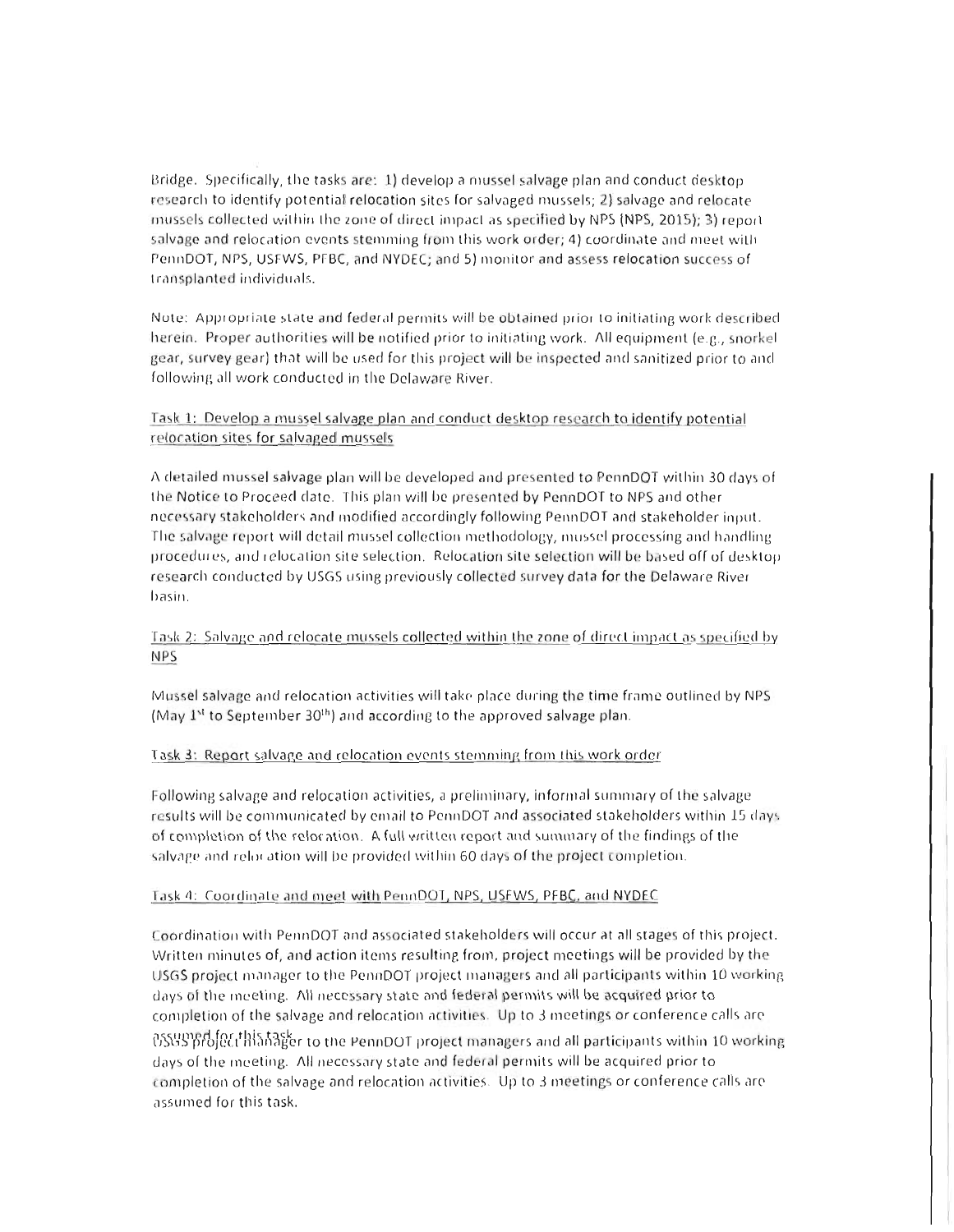#### Task 5: Monitor and assess relocation success of transplanted individuals

During mussel salvage, individuals will be identified, measured, and tagged prior to relocation. Following relocation, USGS will regularly monitor transplanted mussels to assess any impacts on survival or body condition of translocated mussels. This will be completed by USGS as a costshare activity. Data resulting from this study should provide meaningful information on the success of relocation for Delaware River mussel species which will be applicable to other construction projects and salvage operations in the basin.

#### Literature Cited

- Lellis, W. A., D. R. Hamilton, J. C. Cole, and A. L. Drummond. 2001. Freshwater mussel survey of the Upper Delaware Scenic and Recreational River (abstract). Poster presentation presented to the 2<sup>nd</sup> Symposium of the Freshwater Mollusk Conservation Society, March 2001, Pittsburgh, PA.
- Galbraith, H. S. 2012. Phase 1 Freshwater Mussel Survey and Comparison to Historical Surveys at the Pond Eddy Bridge, Delaware River, New York and Pennsylvania. USGS Open File Report 2012-1224, 17 p.
- Neves, R.J., A. E. Bogan, J. D. Williams, S. A. Ahlstedt, and P. W. Hartfield. 1997. Status of Aquatic Mollusks in the Southeastern United States: A Downward Spiral of Diversity. In G. W. Benz and D. E. Collins, editors, Aquatic Fauna in Peril: The Southeastern Perspective. Southeast Aquatic Research Institute, Lenz Design and Communications. Decataur, GA.
- National Park Service (NPS). 2015. Upper Delaware Scenic and Recreational River Evaluation of Proposed Water Resources Project Pursuant to Section 7(a) of the Wild and Scenic Rivers Act. 16 p.
- Watters, G. T. 2000. Freshwater mussels and water quality: a review of the effects of hydrological and instream habitat alterations. Proceedings of the First Freshwater Mollusk Conservation Society Symposium. 1999: 261-274.

#### COMMUNICATIONS, REPORTING AND DELIVERABLES

Oral or written communications that may affect the scope, deliverables, or time frame of the work order shall be documented and relayed immediately to the PennDOT project managers by telephone, e-mail, or memo for their consideration. Initial submissions are to be made to PennDOT sofely and transmittal to other stakeholders will occur following PennDOT review.

Any scope changes or the addition of tasks shall only be effective through execution of a work order amendment or letter of no-additional cost time extension.

#### MANAGEMENT PLAN AND STAFFING

order amendment or letter of no-additional cost time extension.

#### MANAGEMENT PLAN AND STAFFING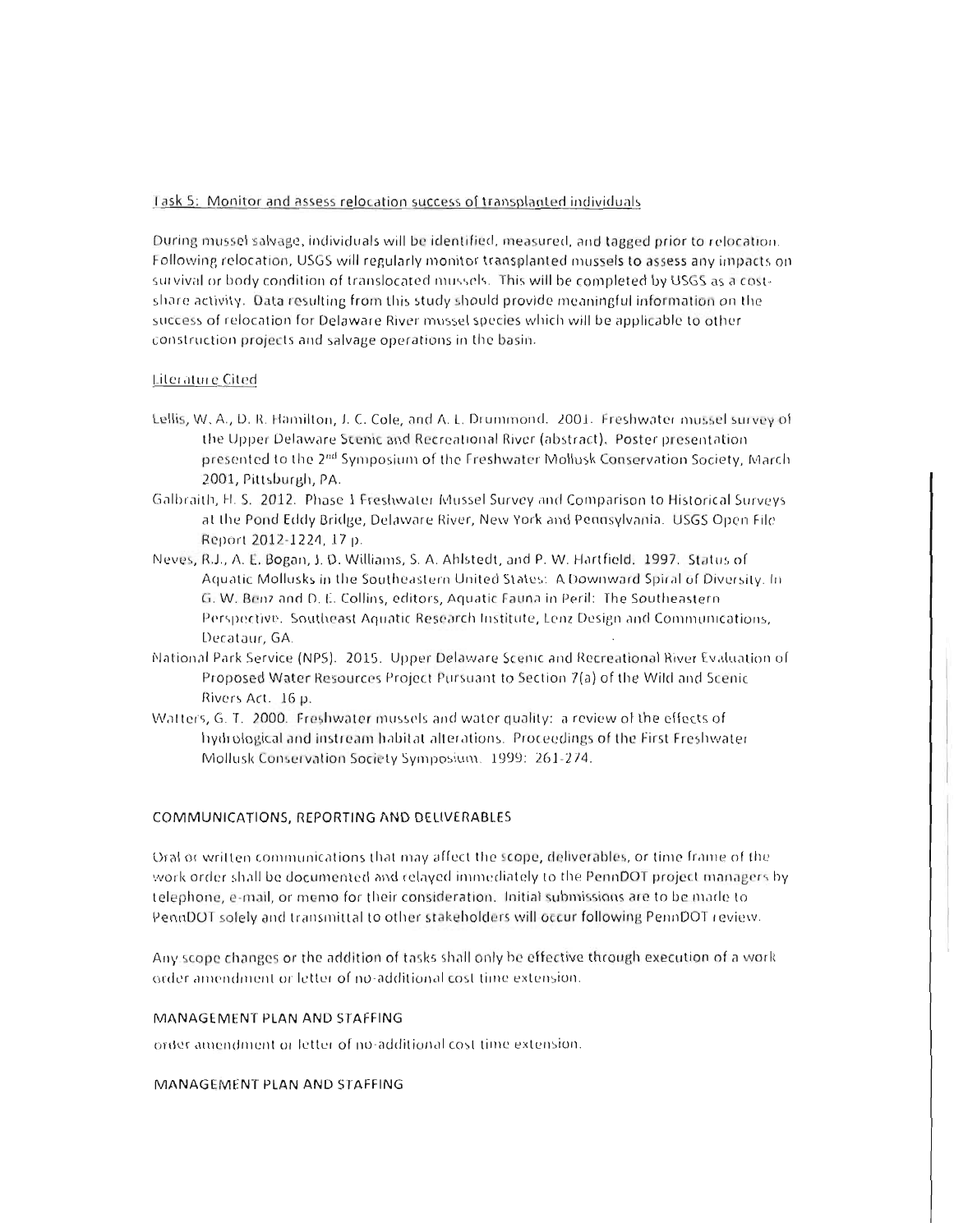Insert the name of the USGS BRD-LSC project manager and all other permanent staff and explain each person's role. Note number of seasonal or temporary employees assigned to the project and their role(s).

| Heather Galbraith* | Research Fisheries Biologist, USGS NARL, project manager                  |
|--------------------|---------------------------------------------------------------------------|
| Kay Briggs         | Branch Chief, USGS NARI,                                                  |
| Carrie Blakeslee   | Ecologist, USGS NARL, field assistant for salvage and relocation          |
| Jeffery Cole       | Ecologist, USGS NARL, field assistant for salvage and relocation          |
| Sophie Weaver      | Biological Science Technician, USGS NARL, field assistant for salvage and |
|                    | relocation                                                                |

Principal investigator

Work team members who have not yet been named in this work order must be identified when they join the team. When a new team member is named, the USGS project manager will notify the PennDOT project manager in writing prior to charging the person's time to this work order.

#### **OVERALL PERFORMANCE TIMEFRAME**

This work order will be completed 12 months from the Notice to Proceed date.

**ESTIMATED BUDGET** Attached

#### **BILLING**

TO ASSURE PROMPT PAYMENT INVOICES FOR THIS WORK ORDER MUST BE SENT TO:

Susan Williams, P.E. PennDOT Engineering District 4-0 55 Keystone Industrial Drive Dunmore, PA 18512 Phone: 570-963-4253 Email: susawilliam@pa.gov

A COPY OF THE INVOICE MUST ALSO BE SENT TO:

Toni Zawisa PennDOT Engineering District 2-0 70 PennDOT Drive Clearfield, PA 16830 Phone: 814-765-0588 e-mail: azawisa@pa.gov

Phone: 814-765-0588 e-mail: azawisa@pa.gov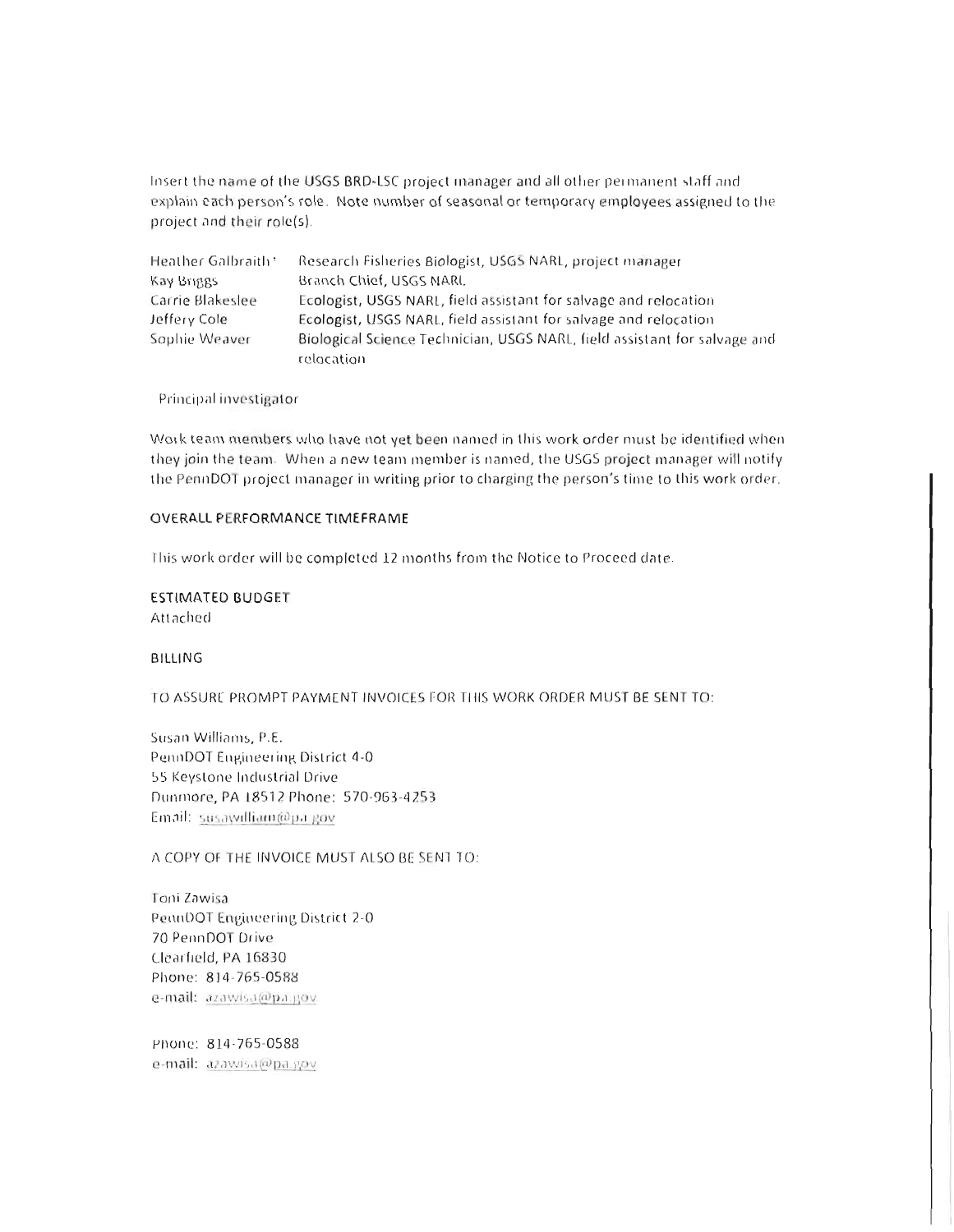#### A. DIRECT PAYROLL COSTS

| Task 1: Salvage plan development                               |                 |       |                |          |
|----------------------------------------------------------------|-----------------|-------|----------------|----------|
|                                                                | Position        | Rate  | Hours          | Subtotal |
|                                                                | GS 12           | 50.84 | 10             | 508.40   |
|                                                                |                 |       |                |          |
| Total Task 1                                                   |                 |       |                | 508.40   |
|                                                                |                 |       |                |          |
| Task 2. Salvage and relocation (including travel time to site) |                 |       |                |          |
|                                                                | Position        | Rate  | Hours          | Subtotal |
|                                                                | GS 12           | 50.84 | 24             | 1220.16  |
|                                                                | GS <sub>9</sub> | 38.23 | 24             | 917.52   |
|                                                                | GS9             | 32.52 | 24             | 780.48   |
|                                                                | GS <sub>7</sub> | 25.42 | 24             | 610.08   |
|                                                                |                 |       |                |          |
| Total Task 2                                                   |                 |       |                | 3528.24  |
|                                                                |                 |       |                |          |
| Task 3: Salvage report publication                             |                 |       |                |          |
|                                                                | Position        | Rate  | Hours          | Subtotal |
|                                                                | GS 12           | 50.84 | 20             | 1016.80  |
|                                                                |                 |       |                |          |
| <b>Total Task 3</b>                                            |                 |       |                | 1016.80  |
|                                                                |                 |       |                |          |
| Task 4: Coordination meetings                                  |                 |       |                |          |
|                                                                | Position        | Rate  | Hours          | Subtotal |
|                                                                | GS 12           | 50.84 | ξ              | 152.52   |
|                                                                |                 |       |                |          |
| Total Task 4                                                   |                 |       |                | 152.52   |
|                                                                |                 |       |                |          |
| Task 5: Monitoring (1 mo, 6 mo, 1 yr) - Cast share by USGS     |                 |       |                |          |
|                                                                | Position        | Rate  | Hours          | Subtotal |
|                                                                | GS 12           | 50.84 | 24             | 1220.16  |
|                                                                | GS 9            | 38.23 | 24             | 917.52   |
|                                                                | GS 9            | 32.52 | 2 <sub>1</sub> | 780.48   |
|                                                                | GS <sub>7</sub> | 25.42 | 24             | 610.08   |
|                                                                |                 |       |                |          |
| Total Task 5                                                   |                 |       |                | 3528.24  |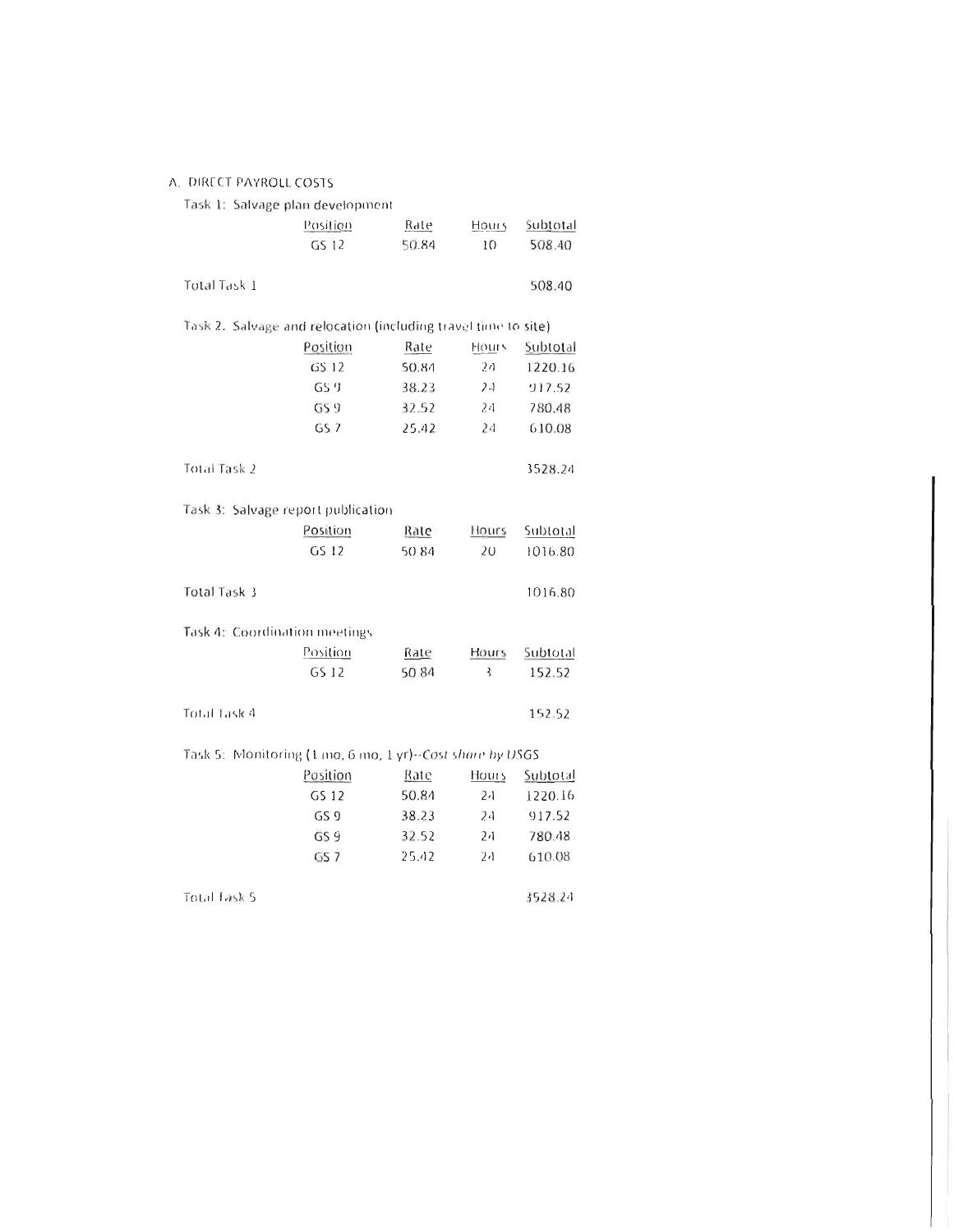|  |  | B. DIRECT NON-PAYROLL COSTS |  |  |
|--|--|-----------------------------|--|--|
|--|--|-----------------------------|--|--|

| Task 1: Salvage plan development                              |        |                   |                         |                           |
|---------------------------------------------------------------|--------|-------------------|-------------------------|---------------------------|
|                                                               | Number | Rate              | Days                    | <u>Subtotal</u><br>0.00   |
| Task 2: Salvage and relocation                                |        |                   |                         |                           |
|                                                               | Number | Rate              | <u>Daγs</u>             | Subtotal                  |
| Lodging                                                       | 4      | 89                | 1                       | 356.00                    |
| Per diem                                                      | 4      | 51                | 2                       | 408.00                    |
| Mileage                                                       |        | $0.23 \times 200$ |                         | 46.00                     |
| <i>l</i> -quipment                                            |        |                   |                         | 1000.00                   |
| Total Task 2                                                  |        |                   |                         | 1810.00                   |
| Task 3: Salvage report publication (USGS publication charges) |        |                   |                         |                           |
|                                                               | Number | Rate              | Days                    | <b>Subtotal</b><br>500.00 |
| <b>Total Task 3</b>                                           |        |                   |                         | 500.00                    |
| Task 4: Coordination meetings                                 |        |                   |                         |                           |
|                                                               | Number | Rate              | Hours                   | Subtotal<br>0.00          |
| Task 5: Monitoring--Cost share by USGS                        |        |                   |                         |                           |
|                                                               | Number | Rate              | Days                    | Subtotal                  |
| Lodging                                                       | 4      | 89                | $\overline{\mathbf{2}}$ | 712.00                    |
| Per diem                                                      | 4      | 51                | 4                       | 81600                     |
| Mileage                                                       |        | $0.23 \times 200$ | 2                       | 138.00                    |
| Equipment                                                     |        |                   |                         | 0.00                      |
| <b>Total Task 5</b>                                           |        |                   |                         | 1666.00                   |
| C. SUMMARY OF COSTS                                           |        |                   |                         |                           |
| Payroll costs                                                 |        |                   |                         | 5205.96                   |
| Non-payroll                                                   |        |                   |                         |                           |
| COS15                                                         |        |                   |                         | 2310.00                   |
| Overhead (85.154%)                                            |        |                   |                         | 6400.13                   |
| Cost sharing (USGS contribution)                              |        |                   |                         | 5194.24                   |
| Project Total                                                 |        |                   |                         | 19110.33                  |
| <b>Total requested funds</b>                                  |        |                   |                         | 13916.09                  |
| where invest                                                  |        |                   |                         | ככיחדדה                   |
| Total requested funds                                         |        |                   |                         | 13916.09                  |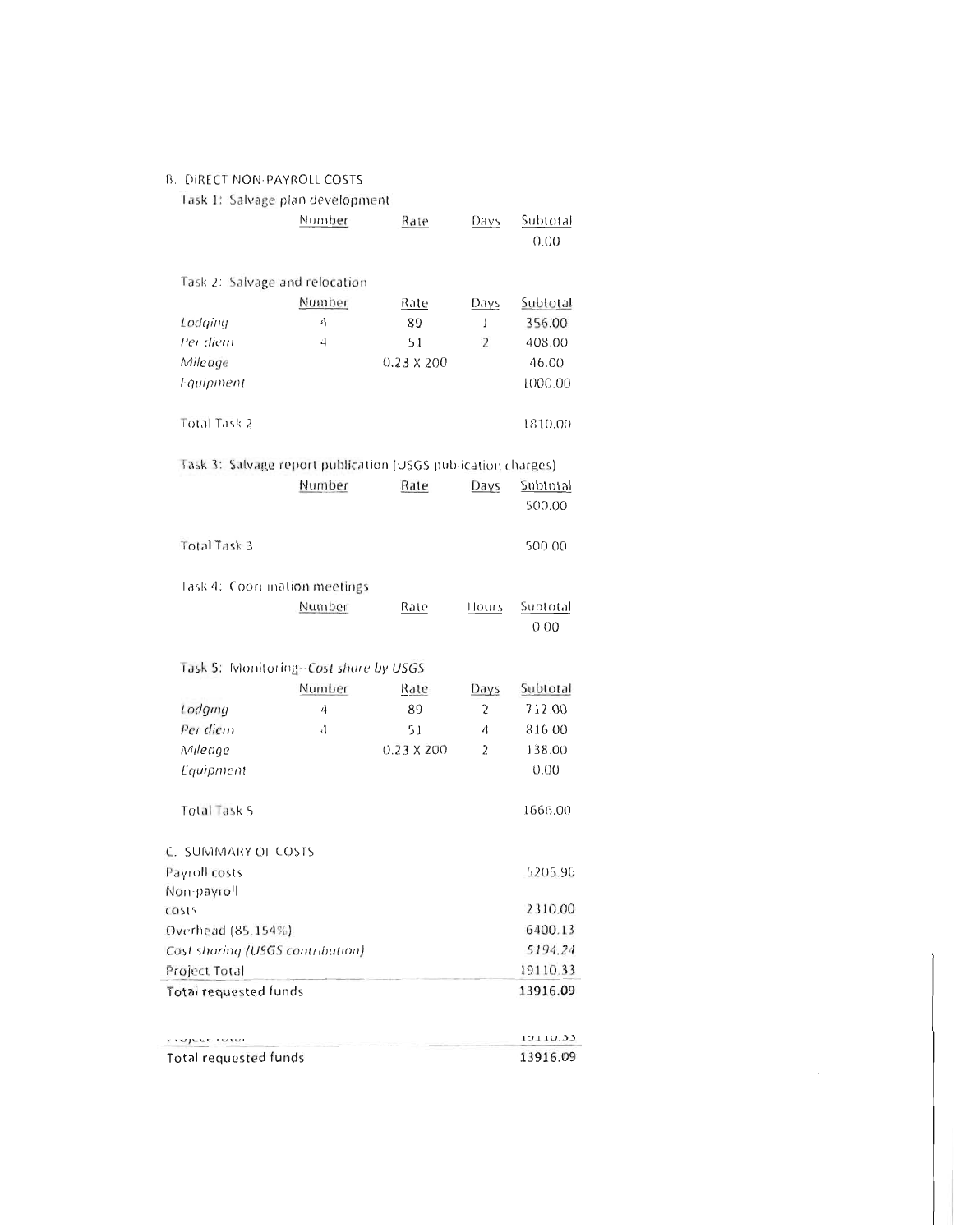From: Zawisa, Antonia

Sent: Thursday, February 18, 2016 3:26 PM

To: Williams, Susan (PENNDOT) <susawillia@pa.gov>

Cc: 'pdeangelo@skellyloy.com' <pdeangelo@skellyloy.com>; 'John Rautzahn'

<JRautzahn@saiengr.com>; Shunk, Brian E <br/> <br/>Shunk@pa.gov>; Atkins, Kevin <katkins@pa.gov>; Hazelton, Susan <shazelton@pa.gov>; 'camille.otto@dot.gov' <camille.otto@dot.gov>; Ames, John A (Drew) <johname@pa.gov>; Cassaro, Joseph P <jcassaro@pa.gov>; 'Gregory W. Soule' <GSoule@saiengr.com>

Subject: RE: Pond Eddy Right to Know Response

At the January 21, 2016 Public Meeting in Shohola Township, PA consultants for PennDOT announced that safeguards such as relocation would be taken for potential impacts to freshwater mussels. I want to clarify that a Phase 1 survey for threatened and endangered mussels was conducted in the summer of 2011, at which time no State or Federally listed T&E species were found.

The National Park Service, in conducting their jurisdictional review pursuant to Section 7 of the Wild and Scenic Rivers Act, stated that mussels play an integral role ecologically in rivers such as the Delaware, contributing to water quality and clarity. The National Park Service requested and the Department has agreed to conduct a salvage and relocation of all mussels within a focused area of higher densities of alewife floaters (an area extending out approximately 25 meters from the Pennsylvania shoreline and extending from 50 meters above to 75 meters below the upstream side of the existing Pond Eddy Bridge) within the area of direct impact of the causeway. The Department has made arrangements for the salvage and relocation to be conducted by the (USGS) US Geologic Survey, Leetown Science Center, Northern Appalachian Lab. Attached is the National Park Service Upper Delaware Scenic and Recreational River Evaluation pursuant to Section 7 of the Wild and Scenic Rivers Act and a Mussel Salvage Relocation Agreement with USGS.

Toni Zawisa Regional Natural Resource Specialist Pennsylvania Department of Transportation Environmental Policy and Development Section c/o Engineering District 2-0 70 PennDOT Drive **PO Box 342** Clearfield, PA 16830 814-765-0588 814-765-0837(fax)

"Live a lifestyle that promotes the preservation of our natural heritage."

814-765-0837(fax)

"Live a lifestyle that promotes the preservation of our natural heritage."